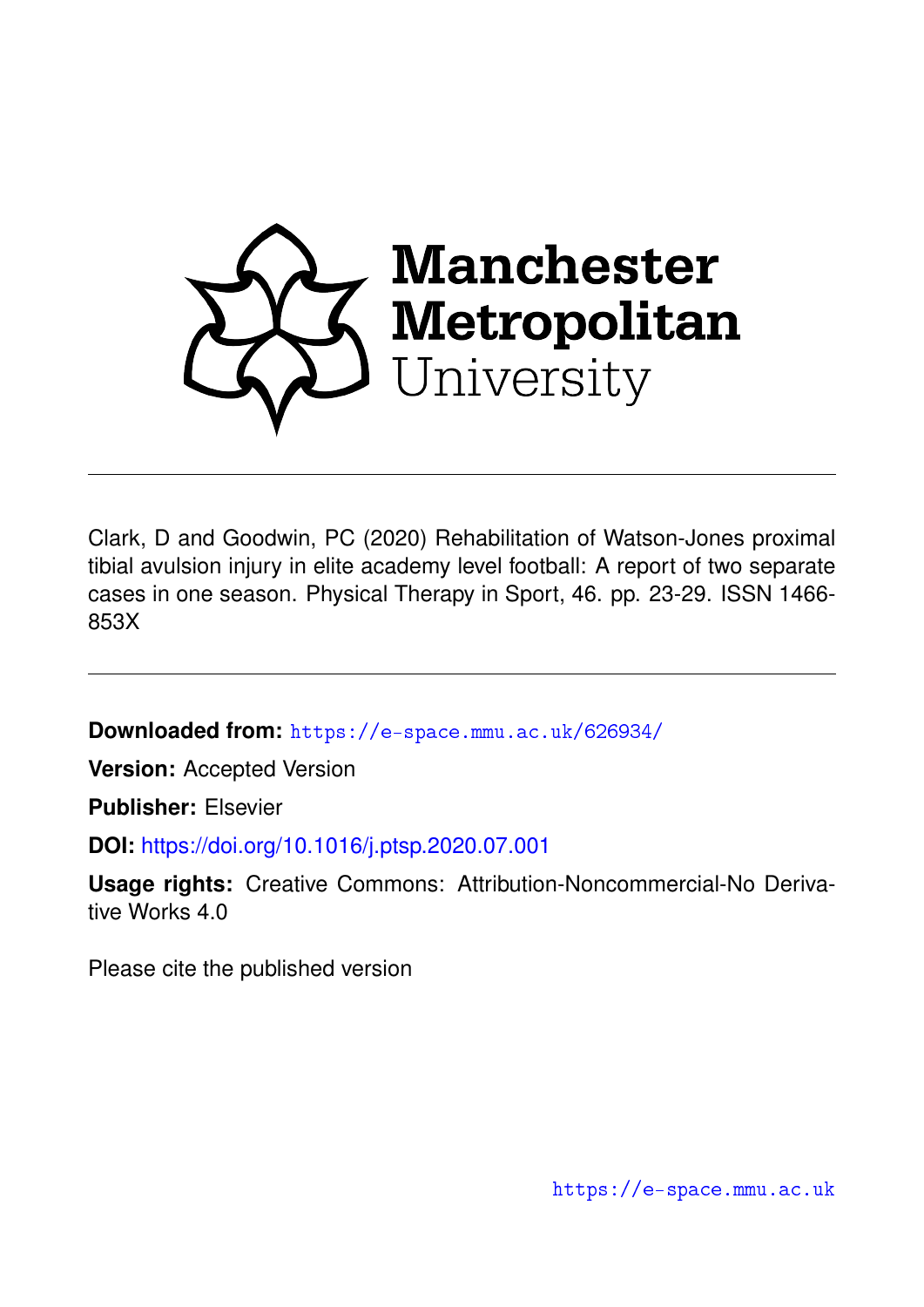## **Title:**

Rehabilitation of Watson-Jones proximal tibial avulsion injury in elite academy level football: A report of two separate cases in one season.

## **ABSTRACT**

# **Objectives**:

Watson-Jones proximal tibial avulsion injuries occur more frequently in athletic and muscular adolescent males. However, they are rare and therefore infrequently described in the medical literature. Two of these injuries occurred in a Category 1 football academy in the same season within a six-month period. We have described the cases with the hope of better informing other clinicians should they encounter this injury.

# **Methods**:

This case report describes the injury mechanism, surgical management and rehabilitation for the two cases [Players A and B]. Outcomes measures including player speed, agility and power were compared with scores from players of the same age group at the time of injury in the Premier League academies. Risk factors are also discussed.

# **Results**:

Both players were managed surgically, initially. Player B had the surgical fixation removed during rehabilitation. Player A still has the fixation in situ. Post-surgery, player A returned to full play at thirty-two weeks and thirty-eight weeks for player B. No critical incidents occurred during rehabilitation.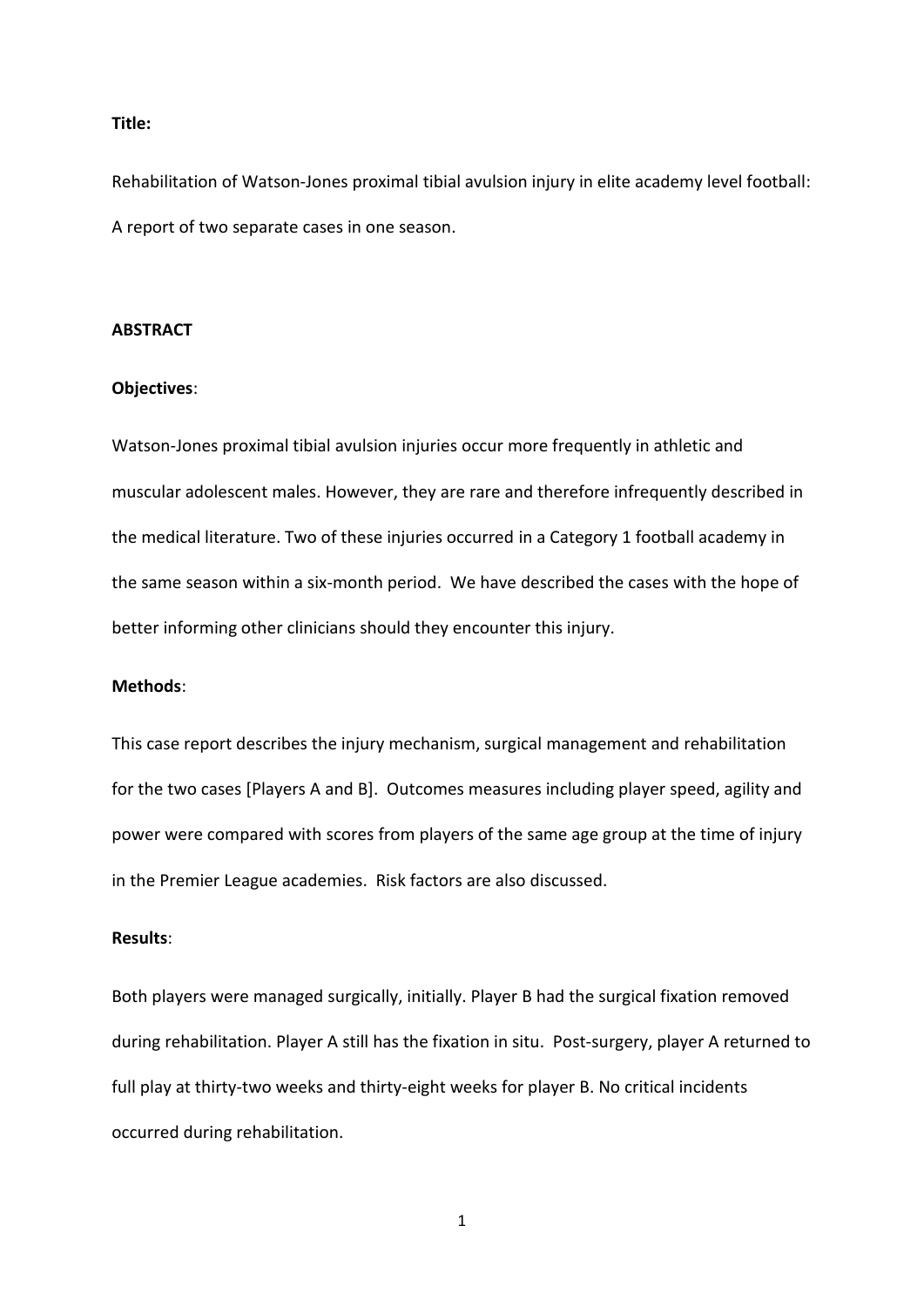# **Conclusion**:

Watson-Jones avulsion fractures, although rare, can be managed successfully. Athletes can

achieve a successful return to play at their previous level.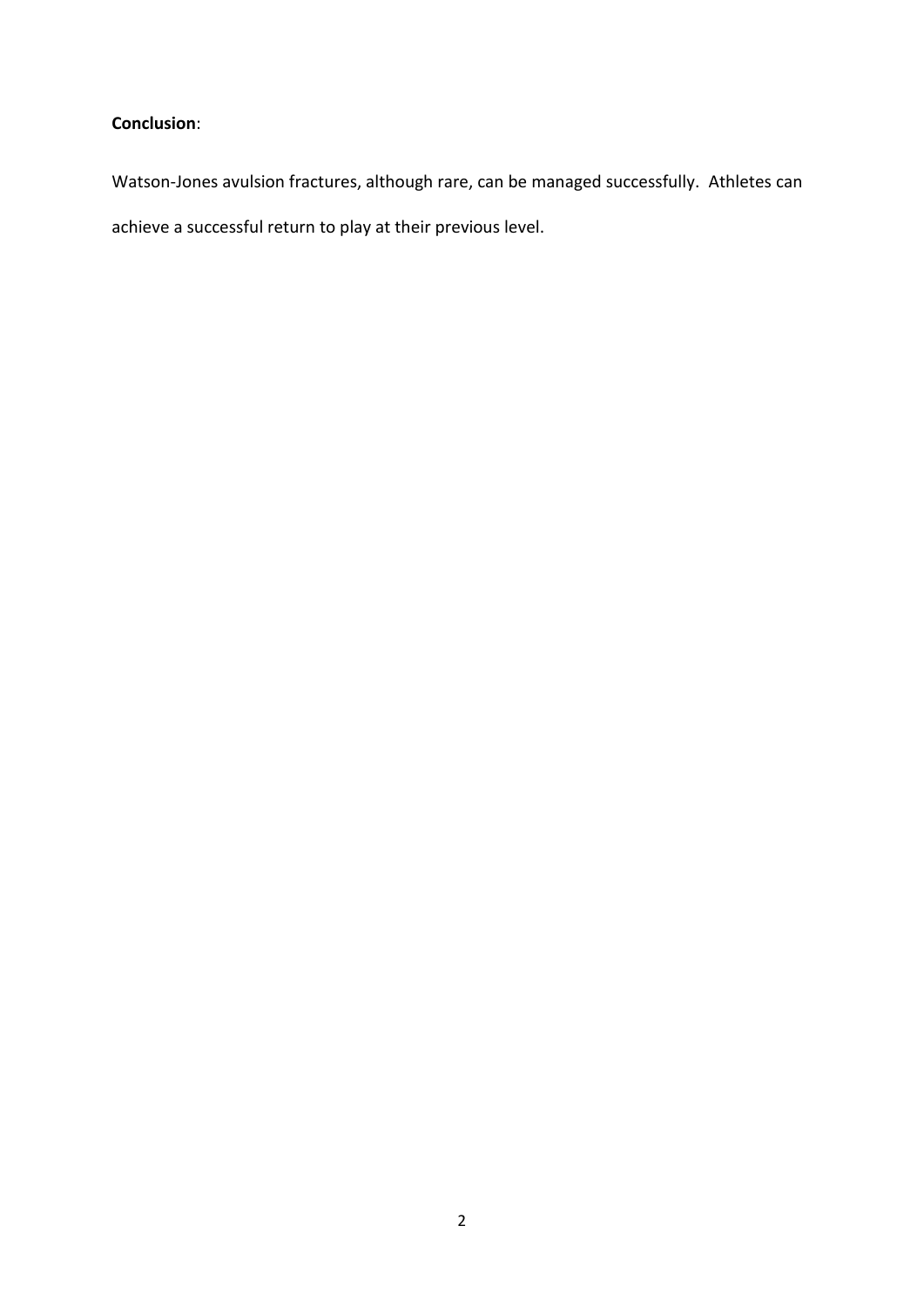# **Keywords:**

Rehabilitation, tibial avulsion, academy football, Watson-Jones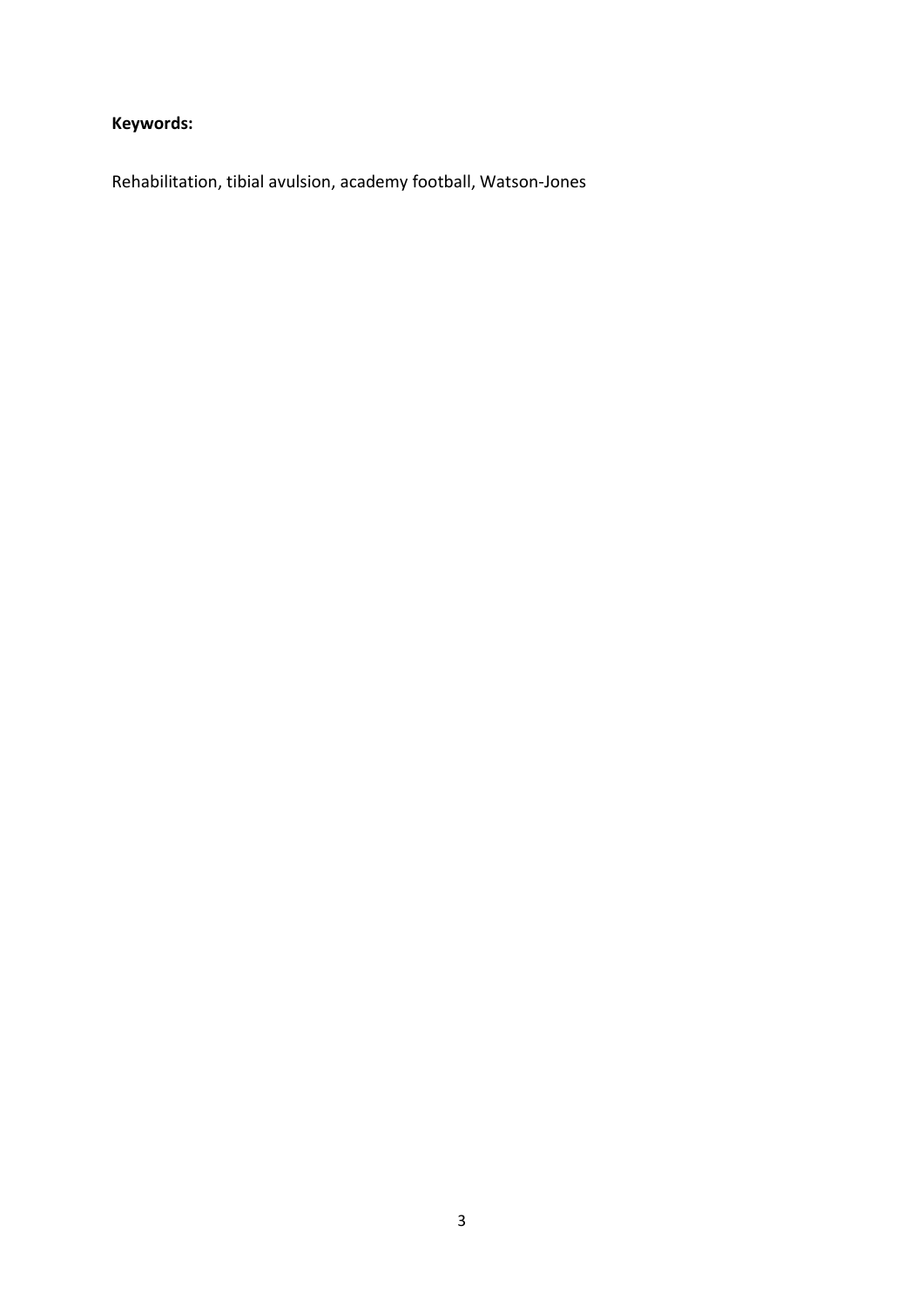#### **INTRODUCTION**

Avulsion type injuries of the proximal tibia are uncommon, with the incidence being from 0.6% to 2.1% of all physeal injuries[1]. It has been proposed that the anatomy of the proximal tibia reduces the risk of avulsion because the shape of the tubercle acts as a block, preventing posterior disarticulation[1]. A secondary ossification centre develops in the tibial tuberosity, the tuberosity develops in traction, closure of the proximal tibial growth plate extends distally towards the tibial tubercle apophysis, which fuses lastly[2]. This may place greater mechanical strain on the tubercle; potentially predisposing it to injury[3].

It is reported that proximal tibial avulsion fractures occur more frequently in adolescent males, who are both athletic and muscular[4]. Physiologic physiodesis occurs at a later age in males, which can place the tubercle at greater risk of injury[5]. This, combined with males being larger, heavier with stronger quadriceps, places greater strain through the tibial tubercle, which may predispose to avulsion type injury[4].

Two main mechanisms of injury have been identified as causing acute displacement of the tibial tubercle[6]. The first is sudden concentric contraction of the knee's extensor mechanism, with significant force, .e.g. jumping. The second is due to flexion of the knee whilst the quadriceps eccentrically contract under force, .e.g. landing after a jump or sudden deceleration.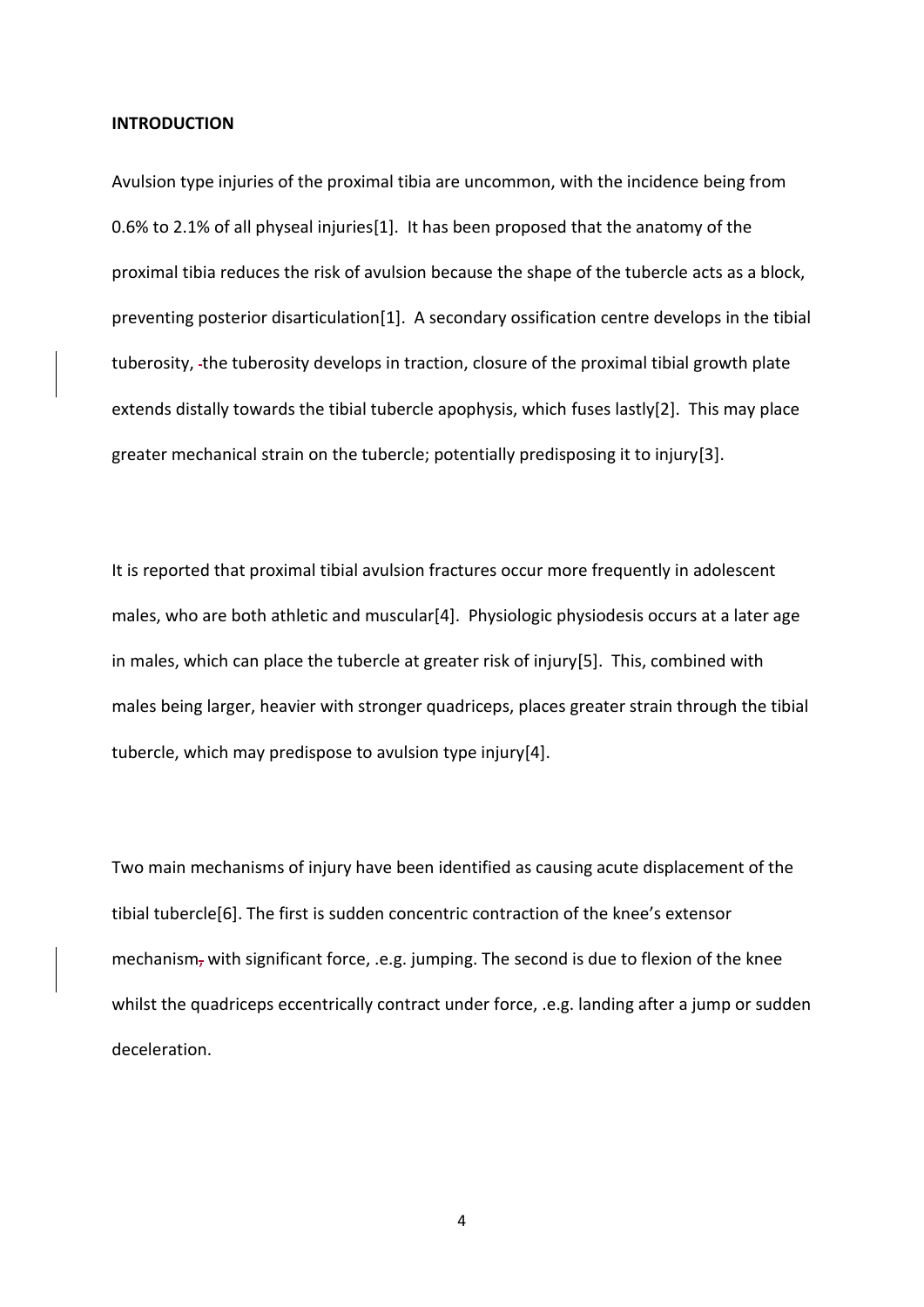Whilst most injuries in elite academy soccer are non-contact, muscular, and occur in the U15 and U18 groups, in the anterior thigh and in training[7], the two cases described in this case study sustained a Watson-Jones proximal tibial avulsion injury[8], through quadriceps eccentric contraction with knee flexion, whilst decelerating, during match play. The two injuries occurred in a Category 1 football academy, in the same season, within a six-month period.

The aim of this report was to describe the injury mechanism, management and outcomes for two cases of Watson-Jones proximal tibial avulsion injuries with the hope of better informing clinicians should they encounter this type of injury. The report has been written using the CARE guidelines[9]. Written consent was gained-obtained from the parents.

## **PATIENT INFORMATION**

The two males in the case study are referred to as player A and player B.

**Player A (Age: 15 yrs):**

## **Past medical history:**

No significant injury history to the injured knee. Prior arthroscopic removal of a loose body to the uninjured knee. Hypermobile score on the Beighton Scale[10], with bilateral genu recurvatum, both pre and post-surgery. Asymptomatic prior to injury.

# **Injury mechanism and surgery:**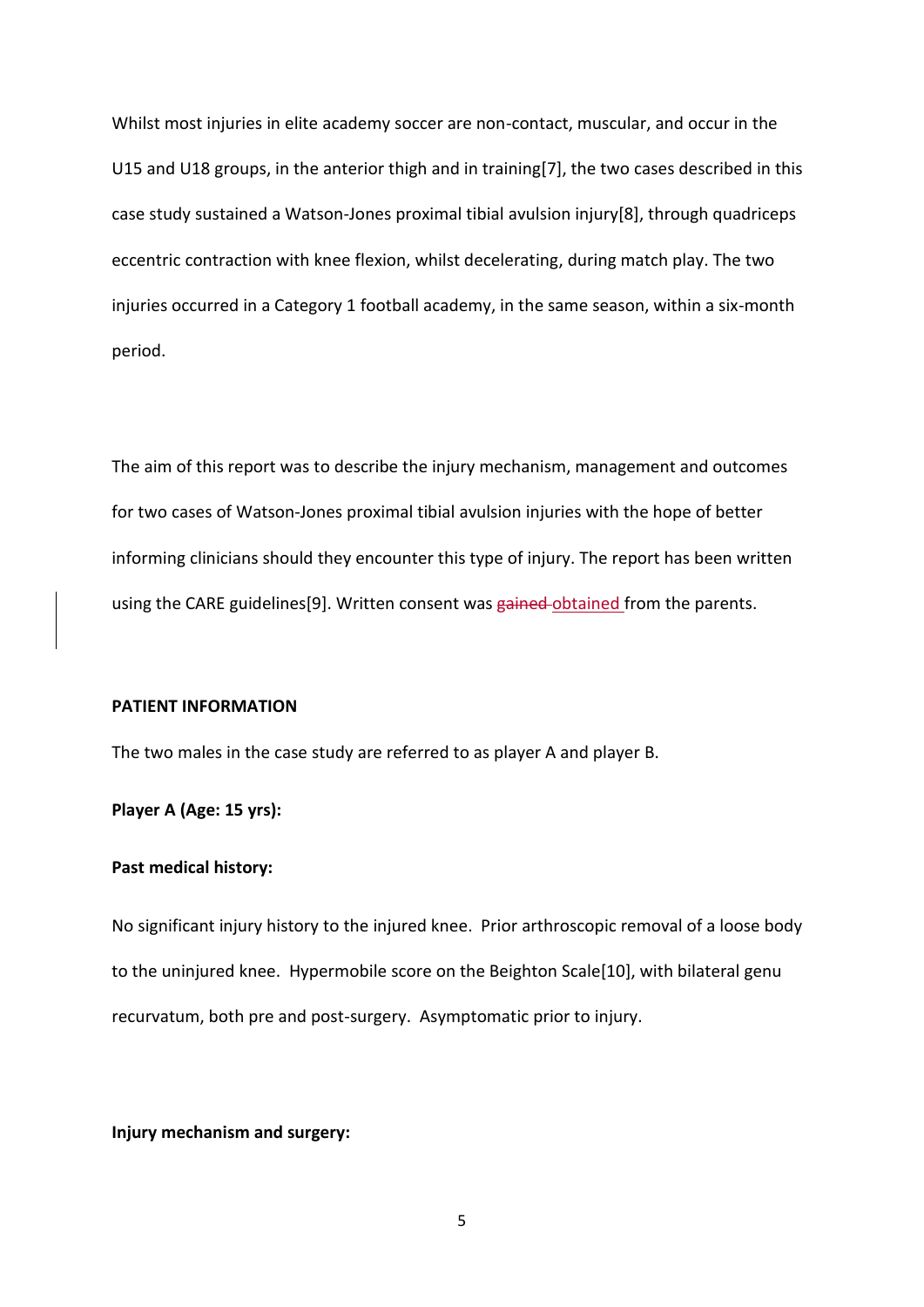The injury was sustained The injury took place within the first quarter of the season. to the non-dominant leg during match play, whilst decelerating to control a pass. It was classed as a grade III Watson-Jones proximal left tibial avulsion injury, with two bony fragments avulsed from his tibial tuberosity (Fig. 1). No concomitant intra-articular injury occurred at the time. The knee was immobilised in a full leg plaster of paris, non-weight bearing, whilst awaiting surgery. Open reduction internal fixation was completed within one week of sustaining the injury, using cannulated screws. The metalwork remains in situ. **The injury** 

to bace within the first quarter of the season.



**Figure 1. Player A pre- and post-surgery lateral x-rays of the left proximal tibial avulsion injury.**

**Player B (Age 14 yrs):**

**Past medical history:**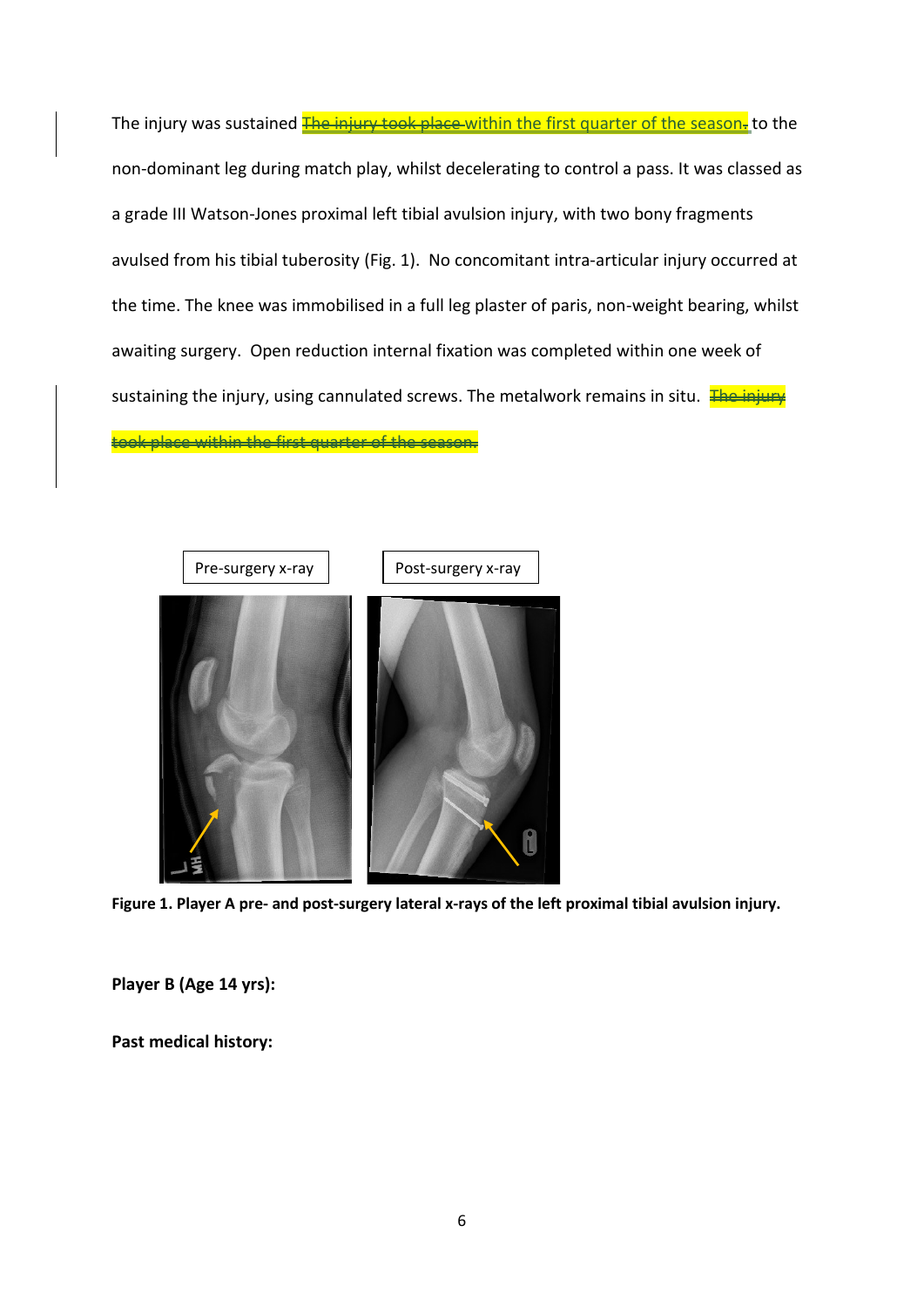Player B had a significant injury history, with previous patella dislocation bilaterally and Osgood-Schlatter disease in his injured knee. Hypermobile score on the Beighton Scale[10] with bilateral genu recurvatum, both pre and post-surgery.

# **Injury mechanism and surgery:**

The injury was sustained **The injury took place within the third quarter of the season.** to the non-dominant leg when decelerating to strike a ball. Two bony fragments avulsed and a grade IV Watson-Jones proximal right tibial avulsion injury was sustained[11]. One of the bony fragments had avulsed and rotated through his growth plate on the tibial plateau, the other avulsed fragment was completely detached along with his patellar tendon (Fig. 2). No concomitant intra-articular injuries were sustained at the time.

Player B was immobilised in a cricket pad splint and placed non-weight bearing prior to surgery. Surgery involved fixating the avulsed bony fragments with two Fixo screws and tension band K-wire. The two Fixo screws and tension band K-wire were removed fourteen weeks post-surgery in order to avoid premature closure of his tibial growth plate. The injury took place within the third quarter of the season.



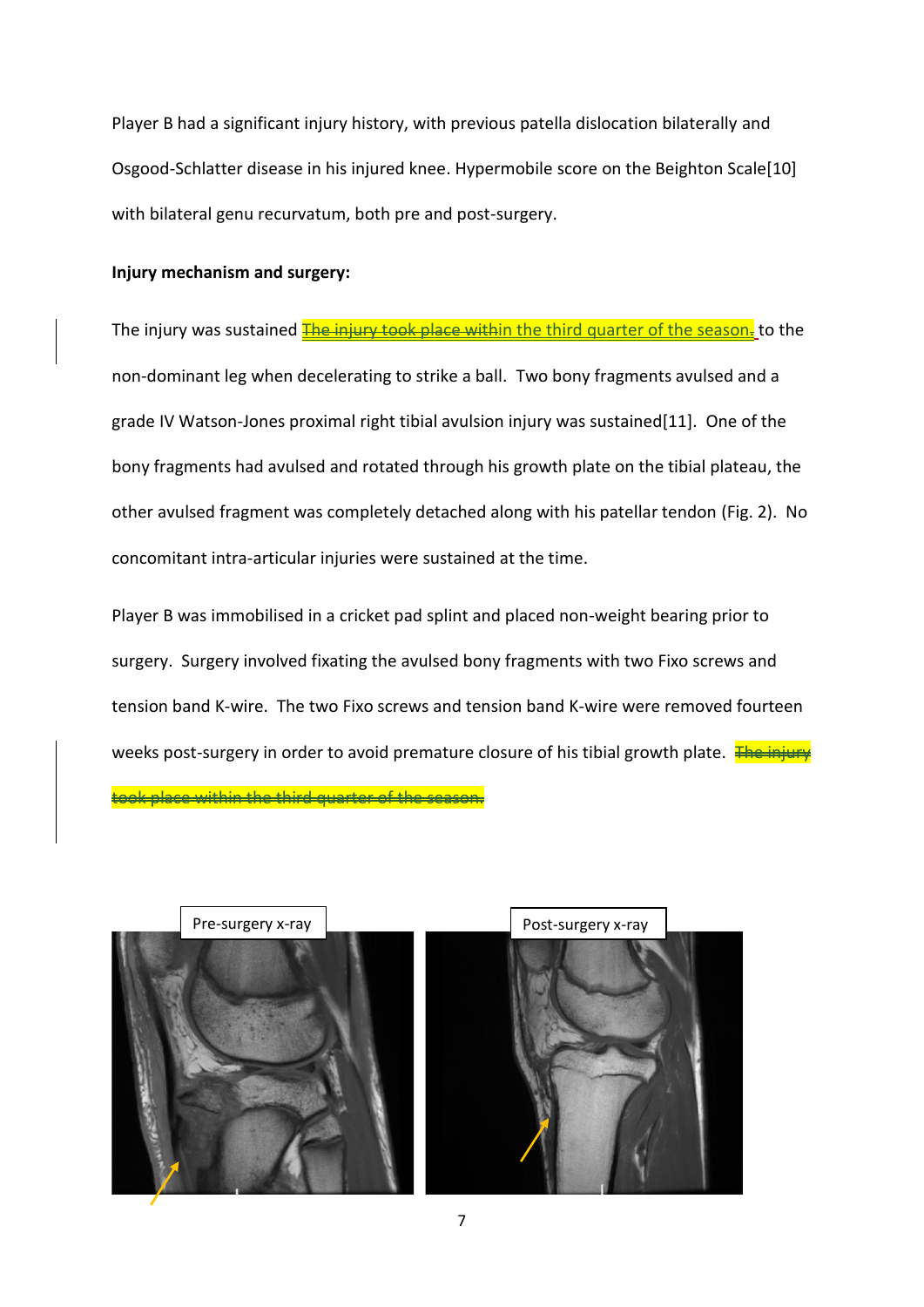**Figure 2. Player B pre- and post-surgery lateral MRI scans of the right proximal tibial avulsion injury**

**Post-surgical management and rehabilitation:**

Due to the rarity of Watson-Jones proximal tibial avulsion injuries, objective markers were taken from the more abundant, high quality anterior cruciate ligament reconstruction (ACLR) literature [12-14]. This literature was chosen as both injuries involve the same joint and testing. In line with ACLR literature, for each objective criterion, rehabilitation was progressed when the limb symmetry index was within 10% [12-154, Logerstedt et al 2014].

**Player A:**

# **Immediately post-surgery:**

Player A remained non-weight bearing for the first five weeks post-surgery and then progressed to full weight bearing in line with the surgeon's protocol (Table 1). A hinged knee brace was worn for nine weeks to protect the knee. The brace was initially fixed at zero degrees, and increased by thirty degrees at each review with the treating surgeon. Reviews took place at weeks four, five and seven post-surgery.

## **4 weeks post-surgery:**

Rehabilitation commenced under guidance from the surgeon from four weeks post-surgery. Rehabilitation started with isometric co-contraction of the quadriceps and hamstring muscles. Range of motion (ROM) 0-30 degrees.

# **7 weeks post-surgery:**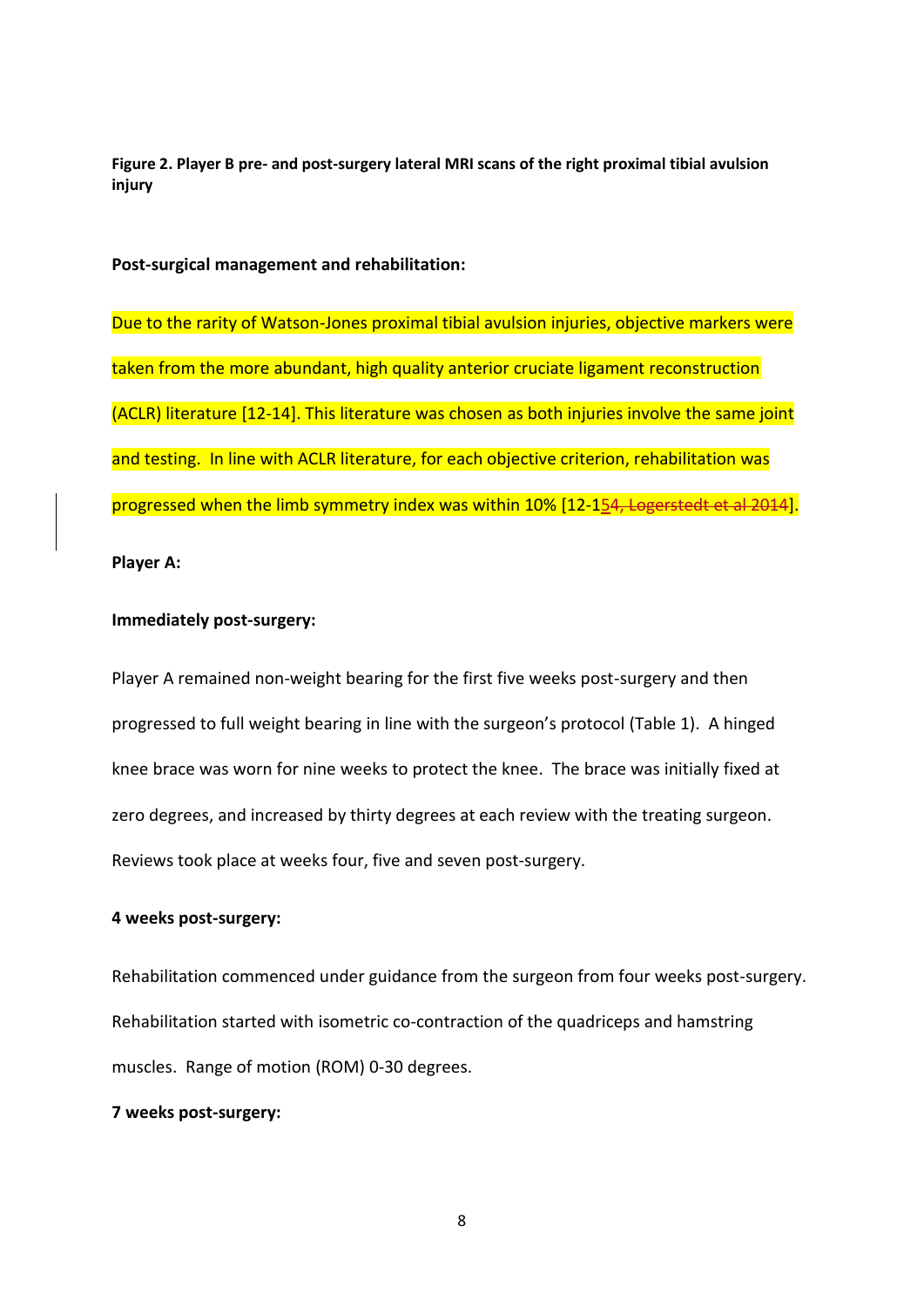Body weight bilateral loading was started from seven weeks post-surgery. Knee brace ROM 0-90 degrees, which enabled retraining of squat movements.

#### **10 weeks post-surgery:**

Knee brace removed and resistance work started. The treating surgeon deemed that sufficient physiological healing had taken place. Player A had achieved full active knee ROM. Unilateral loading patterns were achieved by week 12 post-surgery.

## **13 weeks post-surgery:**

From week thirteen post-surgery, player A was discharged by the surgeon and could progress loading as able. Rehabilitation was progressed from unilateral closed kinetic chain exercises to open chain exercises and plyometric preparation. Resistance training allowed a progression between body weight and plyometric type exercise, it is a safe and effective means of improving motor performance, such as running and jumping, in youth athletes [ $(16$  Behringer et al 2011]). It has also shown to increase bone mineral density, particularly during adolescence, along with potentially assisting in injury reduction when incorporated into a multifaceted training programme ([17-19 Hove et al 2014, Faigenbaum and Myer 2009, Lloyd and Oliver 2012)].

Plyometric exercises were supplemented through the VertiMax vertical jump and speed training system (VertiMax Inc, Tampa, Florida, USA). VertiMax facilitated particularly eccentric loading of the quadriceps complex and force dissipation during landing mechanics [-{20-22Rhea et al 2008, Yuksel et al 2019, Rhea et al 2008}]. This was particularly pertinent due the mechanism of injury and seeking to address injury reduction strategies during rehabilitation.

Through an integrated training programme, Player A was then able to progress to pitch based rehabilitation. Alter-G (Alter-G, Fremont, California, USA) anti-gravity running was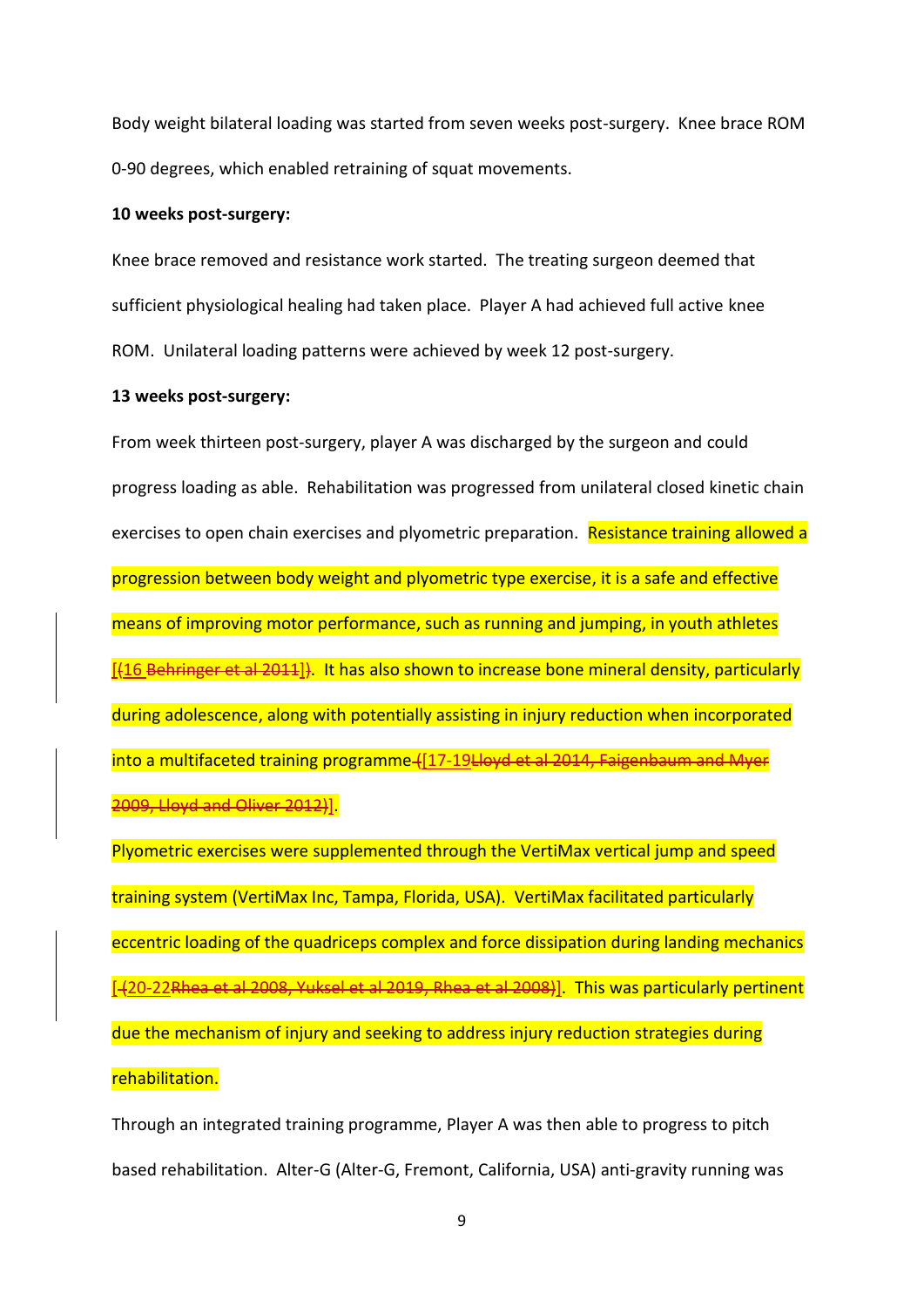employed prior to running on grass. This enabled running load to be below full body weight and effective graduation of load and progression to outdoor running.

## **19 weeks post-surgery:**

Pitch based rehabilitation commenced at week 19 as sufficient objective markers had been reached in the gym. The setting of objective markers limited any strength deficits and enabled player A to return to play as safely as possible.

Endurance markers, i.e. specific movements to failure, were measured using capacity tests. Calf raises, bridge and leg press (10 repetition maximum, targeting twice body weight) were utilised in order to assess capacity and strength[12]. Muscle bulk, quadriceps circumference 20cm proximal to the tibial tuberosity and calf circumference 10cm distal to the tibial tuberosity was measured throughout rehabilitation. Hop tests were used to determine progressions of outdoor rehabilitation[13]. Player A achieved a 90% limb-symmetry index compared to his non-injured limb in all measures taken[14]; enabling a safe return (Table 2). Pitch-based drills were progressed from straight line, through to predictable change of direction. Agility drills and position specific fatigue drills were completed prior to return to training. Care was taken to ensure that player A did not have an adverse reaction to load during rehabilitation; through ensuring player A's objective markers of swelling, ROM and strength did not regress.

#### **24 -32 weeks post-surgery**

A phased return to training was completed at 24 weeks and full return to play at 32 weeks. This was achieved through progressing training from non-contact to full contact and increasing training time; return to play was increased in increments of twenty minutes of playing time until player A completed a full match.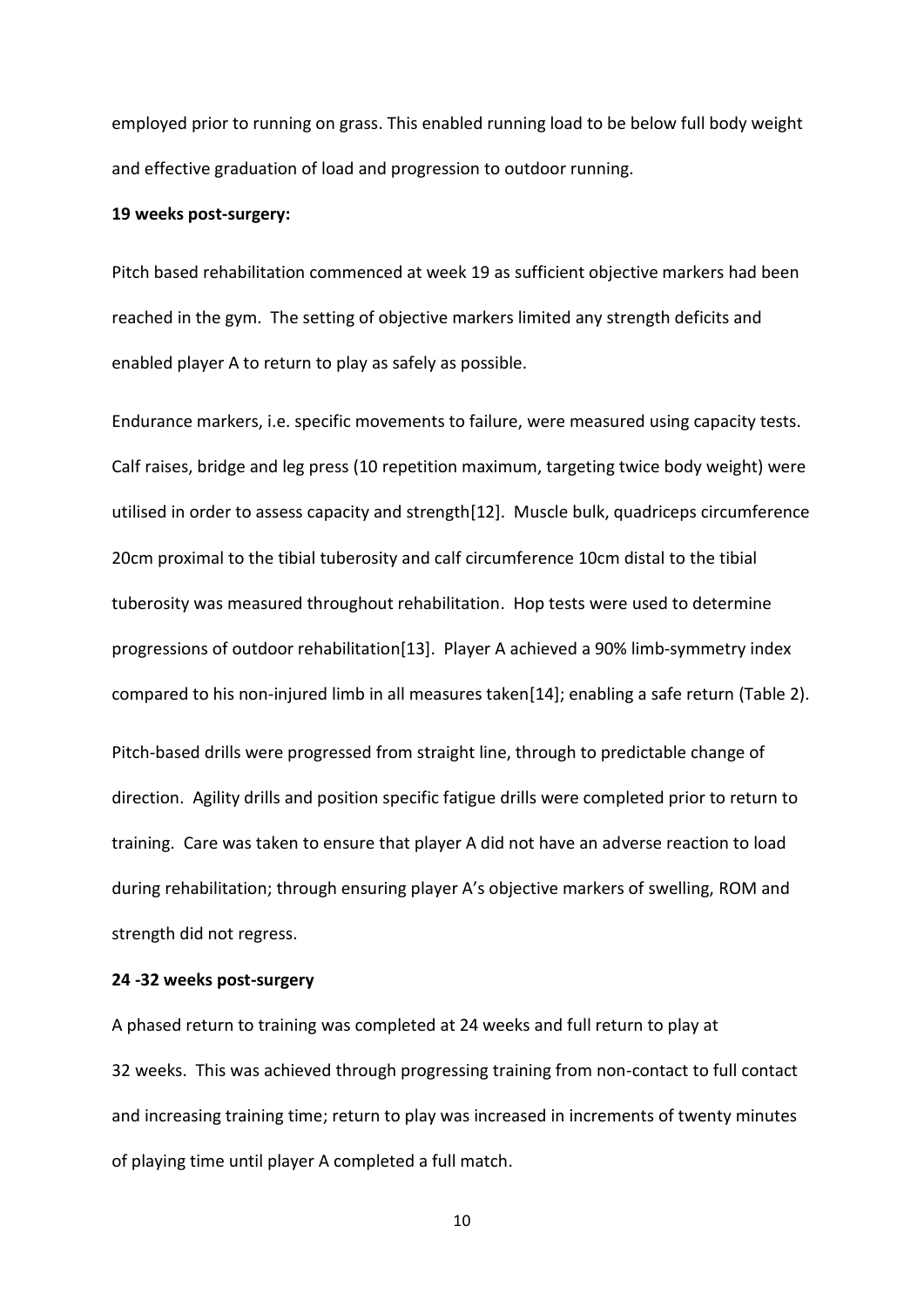### **Player B:**

#### **Immediately post-surgery:**

In line with the post-surgery protocol set by the surgeon, player B employed reduced weight bearing for eight weeks; initially non-weight bearing for two weeks, toe touch weight bearing from week two post-surgery, partial weight bearing from seven weeks, and then full weight bearing at eight weeks after surgery (Table 1). Player B used a hinged knee brace for 14 weeks post-surgery, initially set at zero degrees for the first seven weeks post-surgery.

# **7 weeks post-surgery:**

The brace was set at 30 to 40 degrees of flexion only from week seven, limiting player B's knee movement to ten degrees only. At weekly intervals, knee brace ROM increased by ten degrees. It was initially increased into flexion one week, then extension the following week. For example, at week eight, the knee brace was set at 30 to 50 degrees, then increased at week nine to 20 to 50 degrees. Initial co-contraction work began from week seven.

#### **14 weeks post-surgery:**

At week 14 post-surgery the knee brace was set at zero to 80 degrees. The two inferior Fixo screws and a tension band K-wire were removed to reduce the chance of growth plate disruption in the proximal tibia. From this point there was unrestricted weight bearing and ROM. Isometric body weight exercises were started at week 14, once player B could weight bear fully. Loaded bilateral exercises were completed at week 15, followed by loaded unilateral exercises at week 16. Full active knee ROM was achieved by week 17.

# **21 weeks post-surgery:**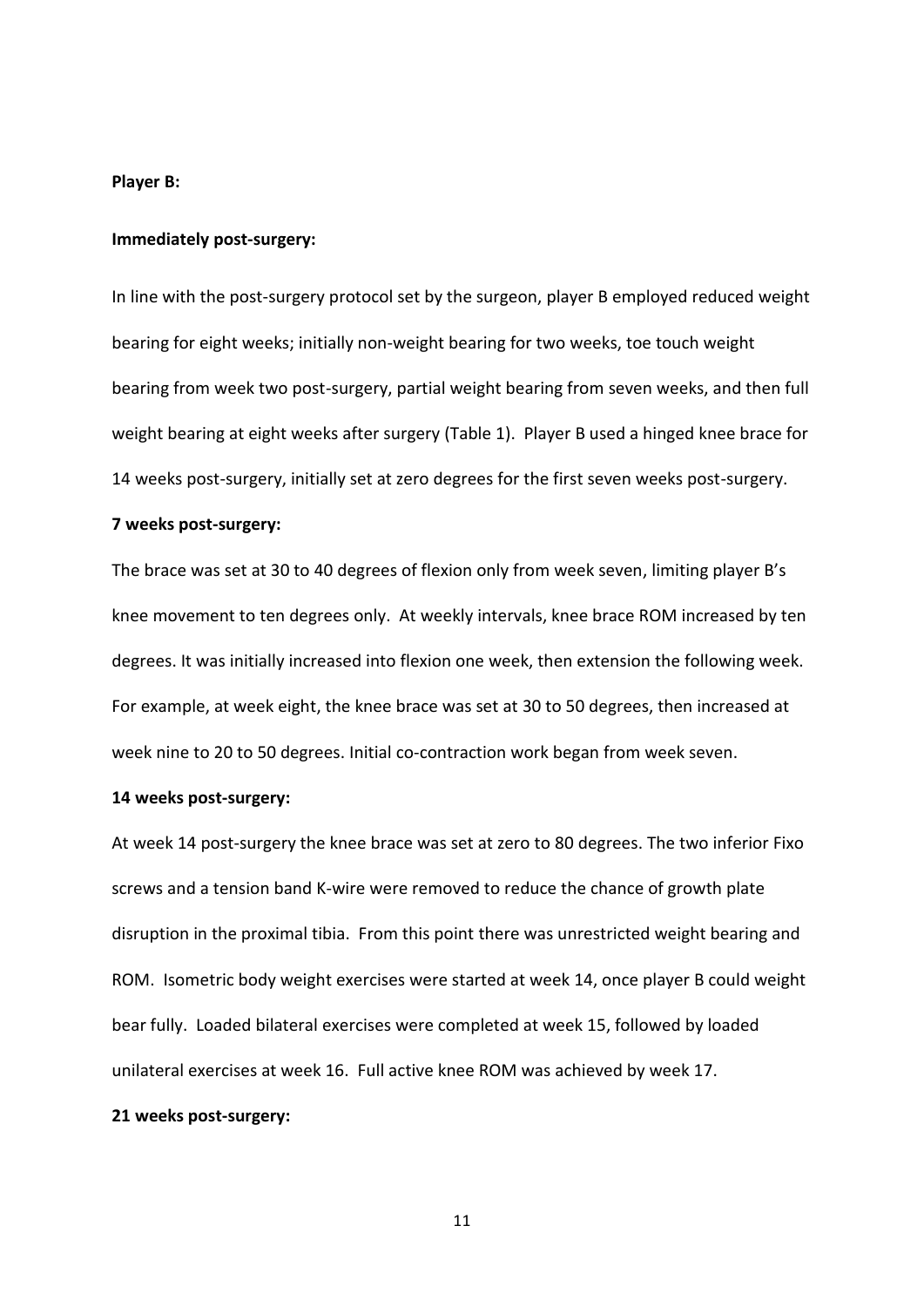Early plyometric preparation was achieved by week 21, supplemented by the VertiMax and enabled progression to Alter-G anti-gravity treadmill at week 23 in order to graduate and progress running load.

## **25 weeks post-surgery**:

Outdoor running drills began at week 25. Objective markers were taken prior to running outdoors to enable safe transition to pitch based rehabilitation. Markers took the form of capacity tests, leg press ten-repetition maximum and hop tests[13]. Muscle bulk was also measured periodically throughout rehabilitation. Objective markers (Table 2) were achieved within a 90% limb symmetry index, which facilitated a progression to pitch based rehabilitation for player B[14].

Running drills began with straight line, followed by predictable change of direction with gradual increases in angles of directional change. Agility drills and position specific fatigue drills were utilised prior to phasing player B back into training. Again, the player was closely monitored in case of any adverse events following completion of each rehabilitation stage.

# **30-38 weeks post-surgery:**

Player B completed a phased return to training at thirty weeks and full return to play at thirty-eight weeks post-surgery. Player B achieved this through increasing training time and progressing training from non-contact to full contact; return to play was increased in increments of twenty minutes of playing time until player B completed a full match.

# *Table 1. Rehabilitation timelines for player A and player B with milestones.*

| Milestone | <b>Player A</b> | <b>Player B</b> |
|-----------|-----------------|-----------------|
|           |                 |                 |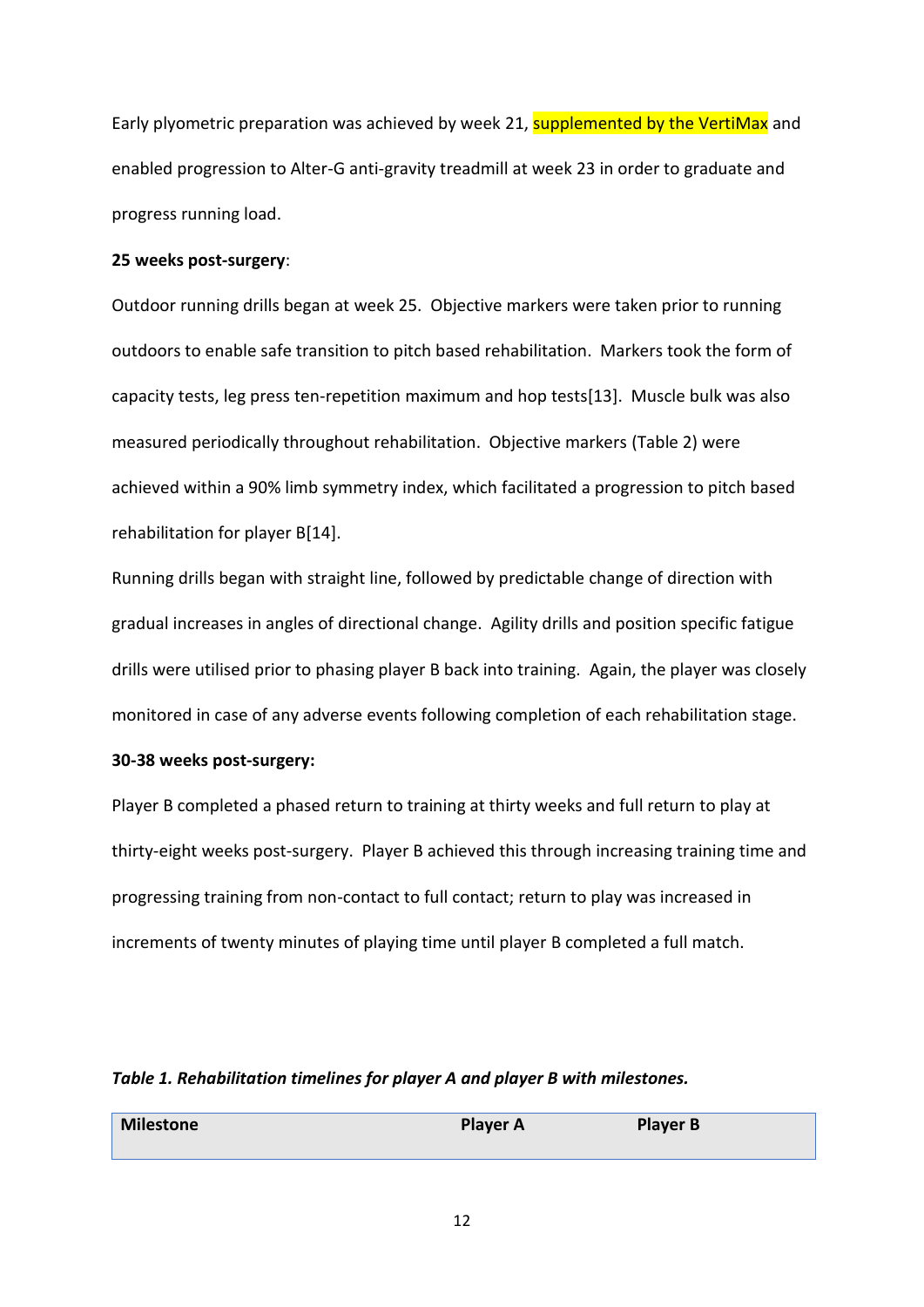|                                       | Weeks post injury | <b>Weeks post injury</b> |
|---------------------------------------|-------------------|--------------------------|
| <b>Surgery</b>                        | $\mathbf{1}$      | $\mathbf 1$              |
| <b>Protected weight bearing</b>       | $0 - 5$           | $0 - 8$                  |
| <b>Full weight bearing</b>            | 5                 | 8                        |
| Discontinued use of hinged knee brace | 9                 | 15                       |
| <b>Removal of metal work</b>          | Not applicable    | 15                       |
| <b>Alter-G anti-gravity treadmill</b> | 16                | 23                       |
| <b>Pitch based rehabilitation</b>     | 19                | 25                       |
| Phased return to training             | 24                | 30                       |
| Full return to play                   | 32                | 38                       |

# *Table 2. Objective markers for players A & B, with final scores achieved prior to return to*

# *training and match play.*

| <b>Player A</b><br><b>Player B</b>       |                   |                  |                           |                   |                   |                           |
|------------------------------------------|-------------------|------------------|---------------------------|-------------------|-------------------|---------------------------|
| <b>Objective Marker</b>                  | Left              | Right            | Limb<br>Symmetry<br>Index | Left              | Right             | Limb<br>Symmetry<br>Index |
| Bridge capacity*                         | 30                | 31               | 97%                       | 49                | 55                | 112%                      |
| Calf capacity*                           | 25                | 25               | 100%                      | 34                | 35                | 103%                      |
| Leg press [ten<br>repetition<br>maximum] | 150 <sub>kg</sub> | 160kg            | 94%                       | 150 <sub>kg</sub> | 150 <sub>kg</sub> | 100%                      |
| <b>Triple crossover</b><br>hop test      | 5.5 <sub>m</sub>  | 5.8 <sub>m</sub> | 95%                       | 6.1 <sub>m</sub>  | 6.0m              | 98%                       |
| Quadriceps bulk post injury              |                   |                  |                           |                   |                   |                           |
| 3 months                                 | 43.5              | 47.5             | 92%                       | 52.5              | 46.5              | 89%                       |
| 4 months                                 | 45.5              | 47.5             | 96%                       | 53                | 50                | 94%                       |
| 5 months                                 | 48.5              | 49.5             | 98%                       | 53.5              | 52.5              | 98%                       |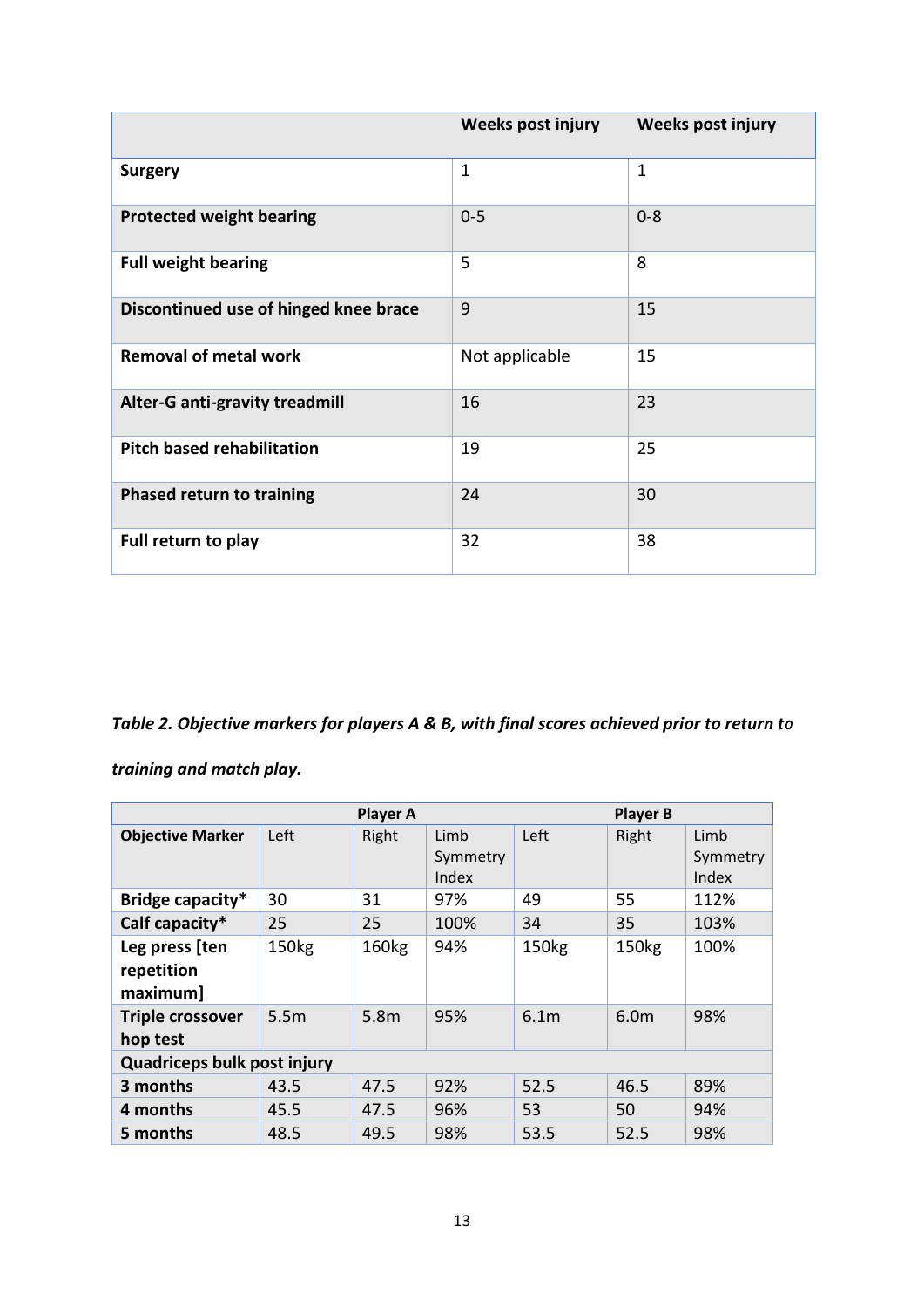## **Comparison of Injured Players Versus Premier League Academy Average and Best Scores**

Measures of speed, agility and power were collected and compared with average and best scores for other Premier League academies. Both players scored equal to, or higher, on all average test scores when assessing speed, agility and power. Data were obtained from the Premier League Performance Management Application[2345].

# **Growth and Maturation**

Player growth and maturation was measured at regular intervals; every three to four months. Peak height velocity (PHV) is defined as the period of maximal rate of growth during puberty [2416]. It was used to determine growth and maturation measured in years from PHV. Injury risk is reported to increase as an athlete approaches, reaches and then surpasses their PHV[2416].

Player A was 1.3 years past his PHV, but still deemed to be in a maturation status, which needed to be monitored following injury. Player B was 0.2 years past PHV following injury, close monitoring of growth, maturation and load was required (Table 3).

| Months pre and post injury | Player A Years from PHV | Player B Years from PHV |
|----------------------------|-------------------------|-------------------------|
|                            | $+0.9$                  | $-0.2$                  |
| ר-                         | $+1.1$                  | $-0.1$                  |
|                            | $+1.2$                  | $+0.2$                  |
|                            | $+1.6$                  | $+0.4$                  |
| +4                         |                         | $+0.7$                  |
|                            |                         | $+1.0$                  |

#### *Table 3. Maturation status in the months pre and post injury.*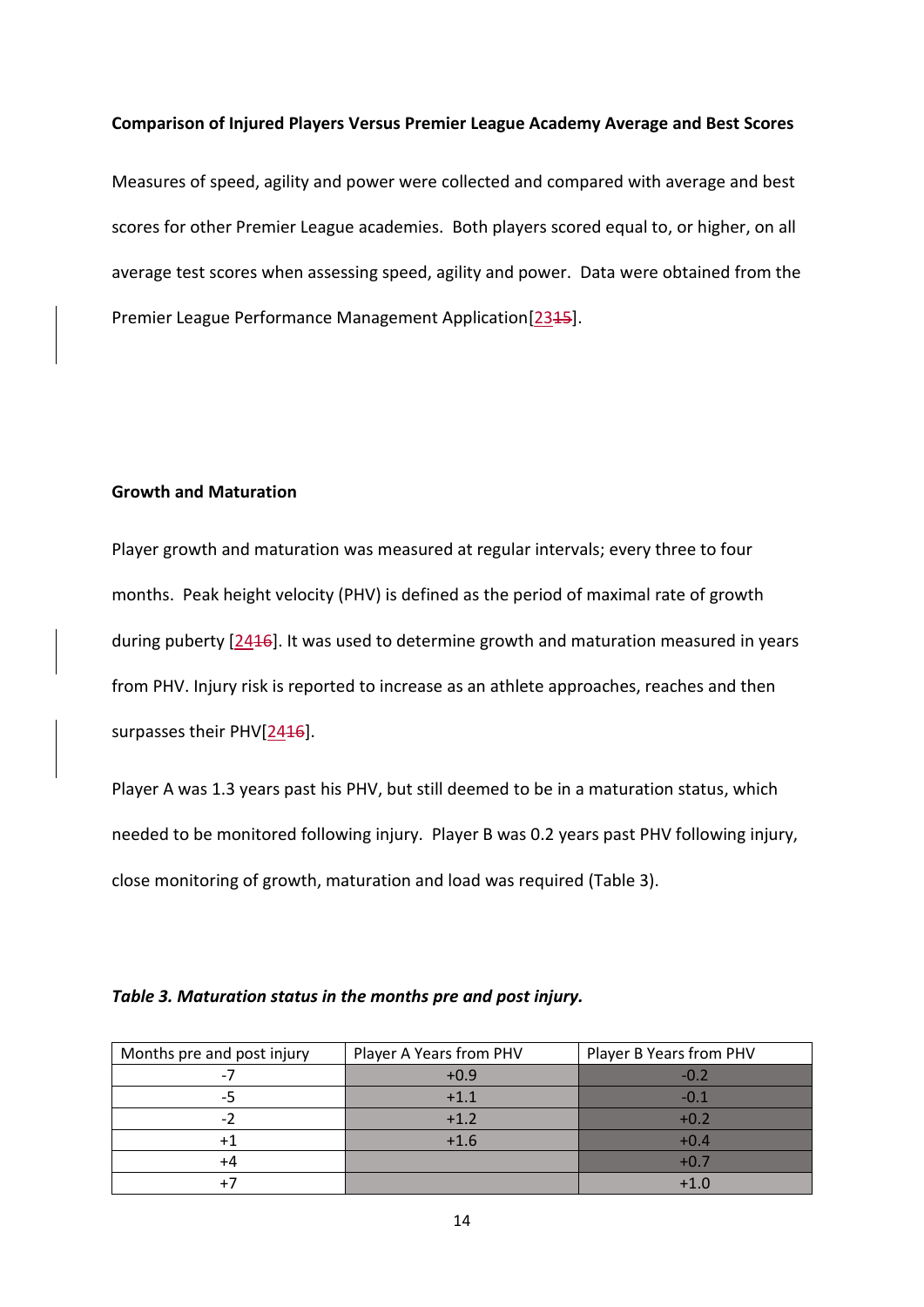|      | +10                    |        | $+1.4$         |
|------|------------------------|--------|----------------|
|      | $+14$                  | $+1.8$ | $\blacksquare$ |
| Key: |                        |        |                |
|      | = Growth spurt anytime |        |                |

= Monitor

#### **DISCUSSION**

This case series described the management and outcome of two elite academy footballers who sustained a Watson-Jones proximal tibial avulsion injury to better inform practice, enhancing the current literature base, and acting as a platform for enabling further studies to be completed in the future<sup>[2547]</sup>.

Injury incidence is reported as higher during PHV-[4, 2618, 2719, 280], especially compared to pre-PHV[ $294$ ]. Some state the effects of maturity status and timing on injury risk is unclear and requires further research $[2618]$ . Both players in this study were early maturers, with above average physical qualities. Player A had surpassed his PHV at time of injury, but was deemed to be in a maturation period where close monitoring was required. Player B was within one year of PHV and therefore going through a growth spurt at his time of injury.

Reported risk factors of injury in football include ≥ 0.6 centimetre growth per month, ≥ 0.3 kg/m2 increase of body mass index value per month, and < 7% low fat percentage for players aged 11-16[2719]. During maturation, there is also a temporary vulnerability of bodily tissues including muscle-tendon junctions, bone-tendon junctions[2517] and decreased bone density-[3022, 3123]. Another possible risk factor identified from the cases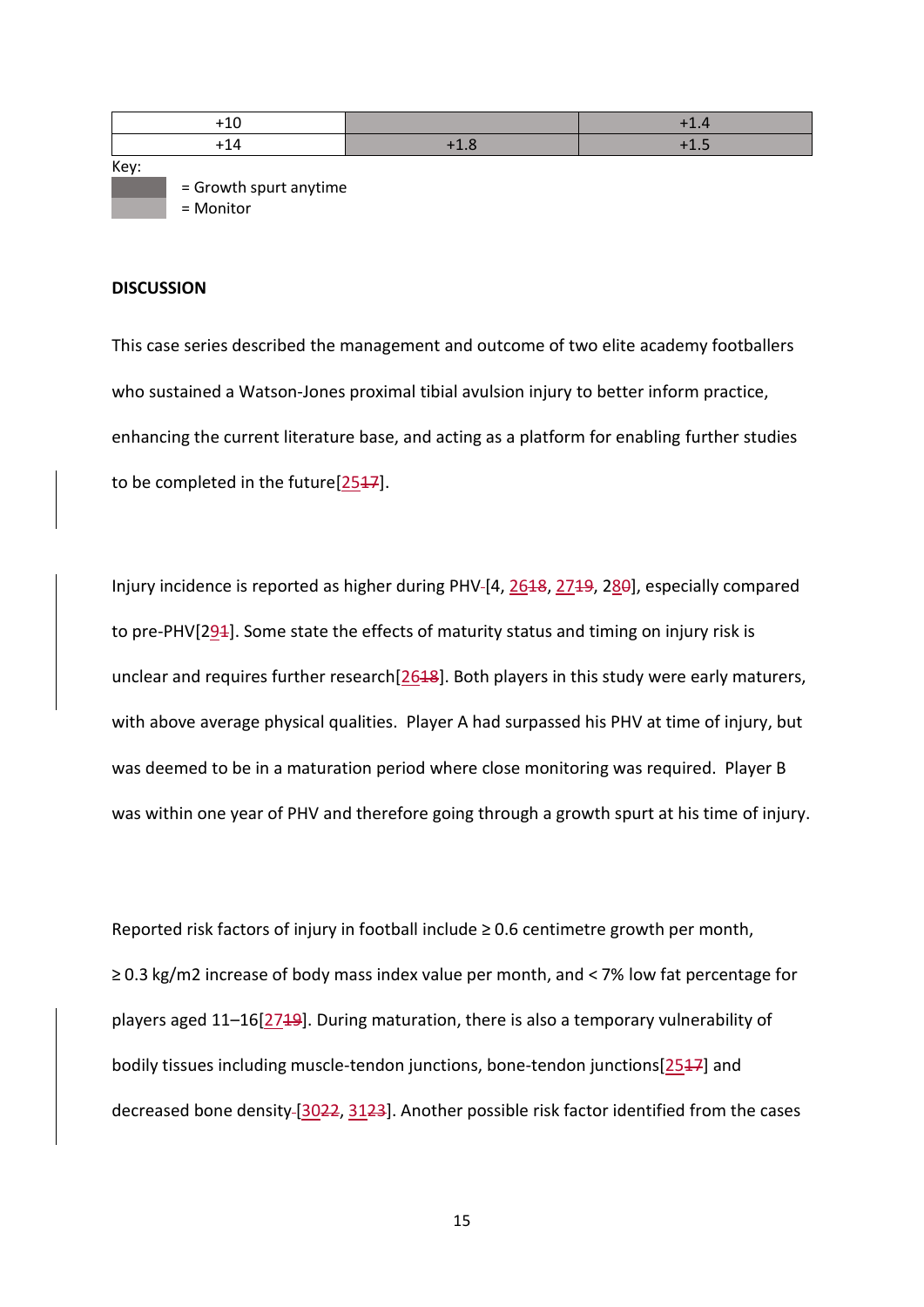include Osgood-Schlatter disease[2]. Only player B had a history of Osgood-Schlatter disease and due to the rarity of the injury, data to support this hypothesis are not available.

Both players showed generalised hypermobility using the Beighton Scale measure[10], demonstrating hypermobility in knee joints bilaterally with genu recurvatum. Hypermobility is a risk factor particularly for knee injuries and in contact sports[432Pacey et al 2010)]. Elite soccer players with hypermobility have an increased incidence of injury, and consequently, increased lost playing time-[{33Konopinski et al 2012]}. Within footballing populations, rates of hypermobility are comparable to the general population; despite this, footballers with generalised hypermobility require more time to rehabilitate to reduce the risk of reinjury-[(34] Collinge and Simmonds 2009). However, without sufficient surveillance data for this type of injury, it is not possible to infer causation between hypermobility and tibial avulsion fracture.

Timing of injury within the season could present as a risk factor. Injuries took place in the first and third quarter of the season. Football injuries in elite players occur more frequently during match play[-(35Wong and Hong 2005)] and during periods of increased load and fixture congestion [-436<del>Dellal et al 2015</del>]. Both injuries were sustained during match play. Player A would have experienced a period of increased load during preseason, prior to the first quarter, but for player B, there was no significant change in load prior to injury. Again, there are no data to support increased risk of Watson-Jones proximal tibial avulsion injuries and time of season.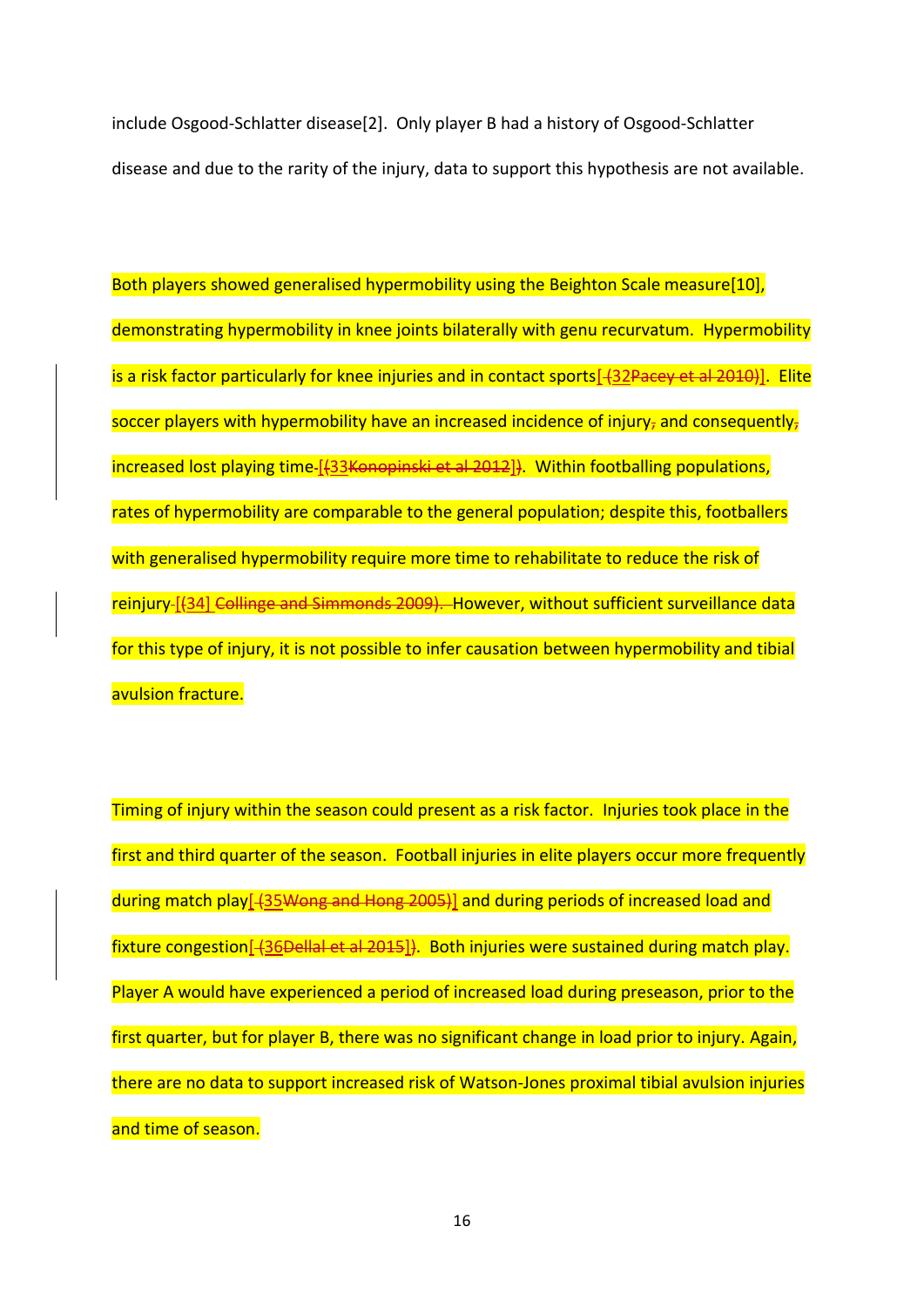A lack of guiding literature for tibial avulsion fractures meant that rehabilitation was adapted from ACLR protocols found in high quality literature- $[13, -14]$ . This enabled players to safely progress through objective markers to prevent strain on their surgery sites whilst achieving the goal of a limb symmetry index of  $≥90$  percent[12-14]. Between limb asymmetries of more than 10 to 15% are considered significant in knee injuries [15]; thus in the elite environment players were only progressed once the objective criterion of <10% between limb asymmetry was achieved[13, 14], enabling safe and progressive rehabilitation. Post-surgery advice was strictly followed and neither player had a critical incident during their rehabilitation.

Knee ROM, pain and swelling was able to be monitored daily to detect any adverse reactions to the rehabilitation. Swelling was initially monitored through the patellar tap test, followed by the sweep test for the duration of rehabilitation. Both effusion measures have been shown to be reliable for a variety of knee pathologies<sup>[437, 38 Lee, Khan and</sup> Anand 2014, Sturgill et al 200]9). ROM and reported pain are also known to be reliable measures in knee injuries [(37, 39Lamb and Guy 2016, Lee, Khan and Anand 2014)]. Players  $\frac{1}{2}$ re progressed once objective criteria were achieved $\left[ 13, 14 \right]$ , enabling safe and progressive rehabilitation. Between limb asymmetries of more than 10 to 15% are considered significant in knee injuries (Logerstedt et al 2015). Daily monitoring to determine if recovery was progressing, unchanged, or regressing was key; consequently, rehabilitation could be modified if required. Recovery of both players followed similar timescales to previously published literature on the same injury[2, 4].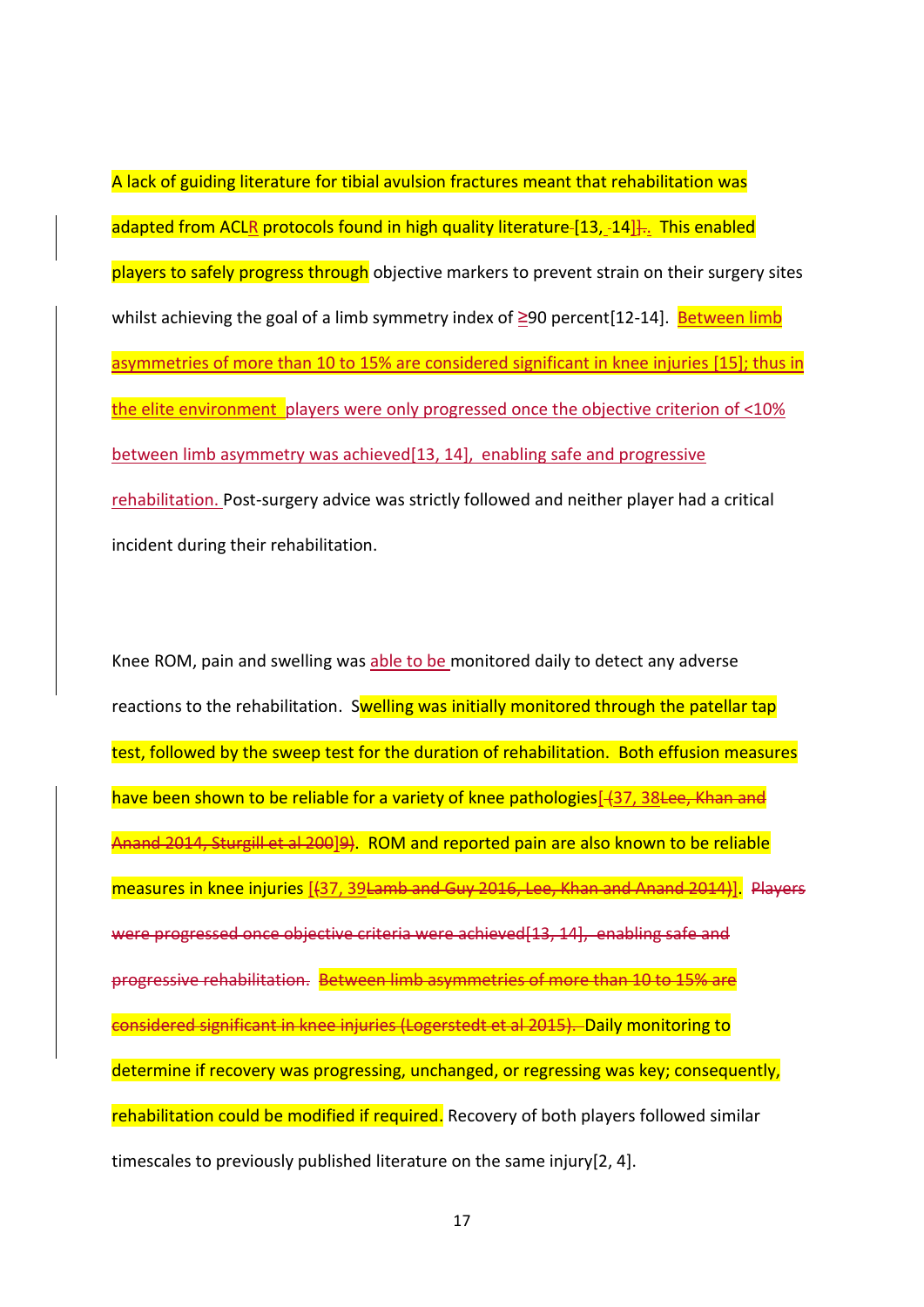These two cases have demonstrated that elite adolescent footballers can successfully return to play and compete at their pre-injury level after sustaining a Watson-Jones proximal tibial avulsion injury. Following rehabilitation, both players equalled or bettered their pre-injury test scores in relation to speed, and power, and player A bettered pre-injury agility scores. FurthermoreSubsequently, both players were subsequently offered professional contracts, thus validating the objective markers of physical qualities and reinforcing their technical qualities on the football pitch.

The strengths of this case study are: daily monitoring and rehabilitation of the players due to injury occurrence whilst in a Category 1 football academy; joined up record keeping as the physiotherapist was present throughout both cases from injury through to return to match play. Finally, this is a unique case report, whilst Watson-Jones tibial avulsions are rare; it is even rarer to experience two injuries in the same season.

A limitation of the case report is that training and match play exposure wasis not available for the two players. Theseis data wereas not routinely recorded at the time of injury.

Future case studies for this type of injury and management would be beneficial to add to the current body of evidence. Specific areas for development are risk factors for injury and effect of specific modes of rehabilitation such as blood flow restriction therapy.

## **CONCLUSION**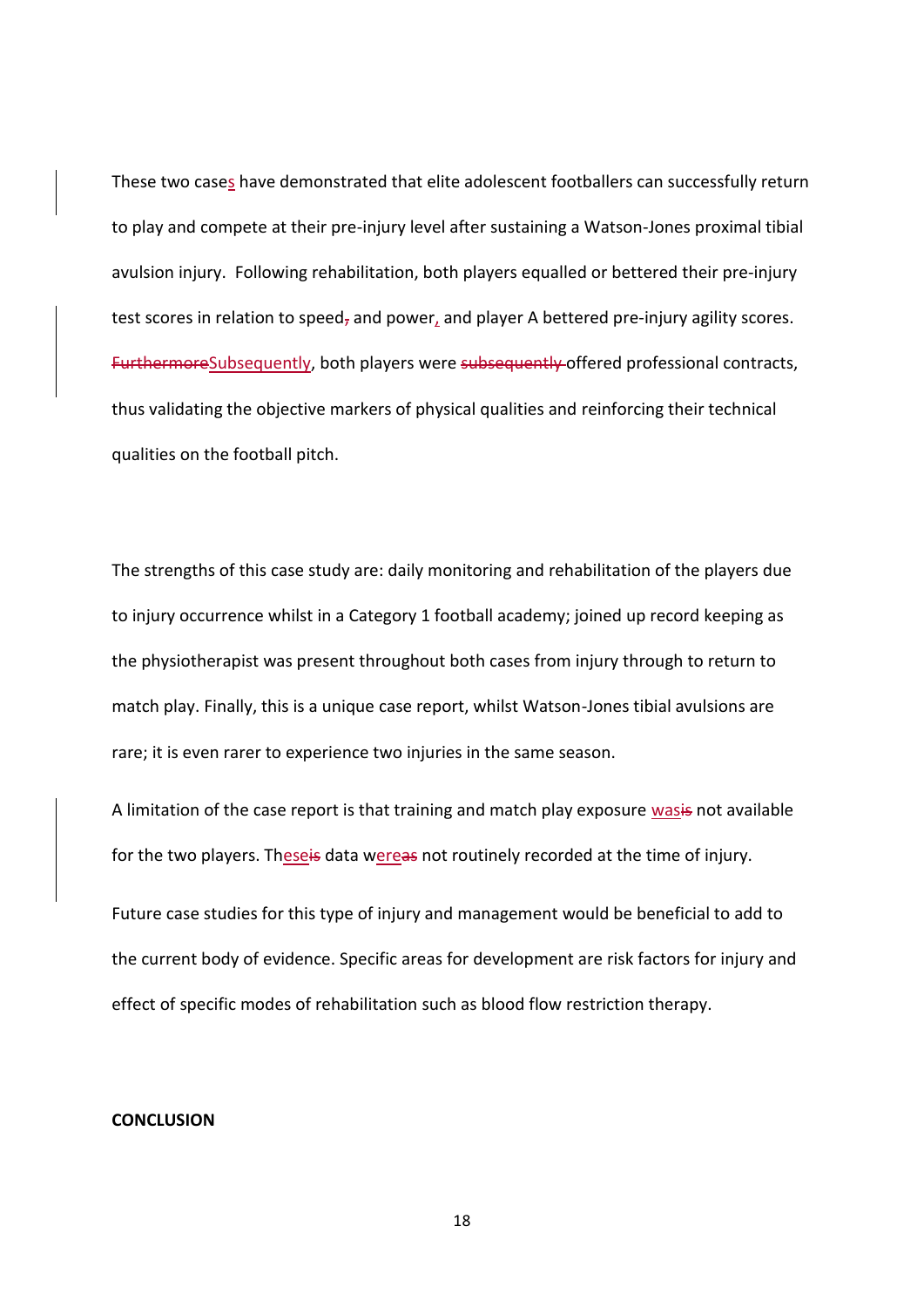For elite academy football players, sustaining a Watson-Jones proximal tibial avulsion injury, whilst rare and serious, is not career ending. Through applying the fundamental principles of healing and graduated load, recovery can take up to 38 weeks. No two injuries are the same, especially when they occur during periods of physical growth, which is non-uniform. The injured growth plates may be at differing points of maturation, which possibly require different surgical and rehabilitative management. Clinicians are encouraged to publish case reports of similar injuries to increase the evidence base.

## **Highlights**

- Watson-Jones proximal tibial avulsion injuries are rare and atypical.
- Elite academy footballers can successfully return to match fitness following this injury.
- Clinicians are encouraged to publish case reports of similar injuries to increase the evidence base and understanding.

#### **PPI STATEMENT**

This research was done without patient involvement. Patients were not invited to comment on the study design and were not consulted to develop patient relevant outcomes or interpret the results. Patients were not invited to contribute to the writing or editing of this document for readability or accuracy.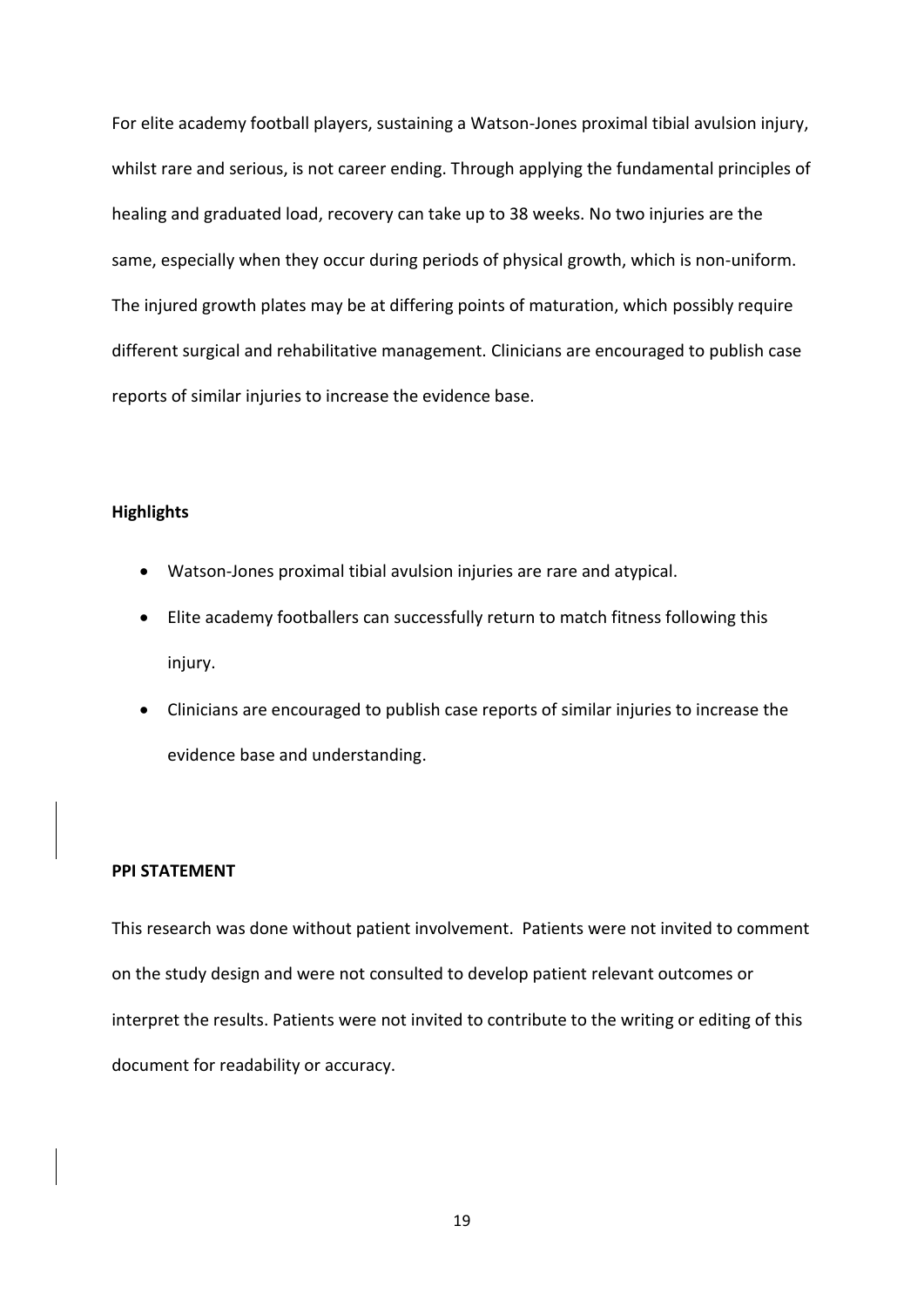# **REFERENCES**

1. Mubarak SJ, Kim JR, Edmonds EW, Pring ME and Bastrom TP. Classification of proximal tibial fractures in children. J Child Orthop2009:3:191-197.

2. Frey S, Hosalkar H, Cameron DB, Heath A, Horn BD. and Ganley TJ. Tibial tuberosity fractures in adolescents. J Child Orthop2008;2:469-474.

3. Stavrakakis IM, Katsoulis PE and Katsafarou M. Proximal tibial epiphysis fracture in a 13-year-old male athlete. Case Rep Orthop2017;6:1-4.

4. Hamilton SW. and Gibson PH. Simultaneous bilateral avulsion fractures of the tibial tuberosity in adolescence: a case report and review of over 50 years of literature. Knee2006;13:404-407.

5. Chitkara P, Anne R, Lavianlivi S, Lehto S. and Kolla S. Imaging review of adolescent tibial tuberosity fractures. Open J Med Imaging2013;3:90-96.

6. Mosier SM and Stanitski CL. (2004) Acute tibial tubercle avulsion fractures. J Pediatr Orthop2004;24:2:181-184.

7. Renshaw A. and Goodwin PC. Injury incidence in a Premier League youth soccer academy using the consensus statement: a prospective cohort study. BMJ Open Sport Exerc Med2016;26:2:1-6.

8. Watson-Jones R. Fractures and Joint Injuries 4th Ed, Baltimore MD: Williams & Williams 1955.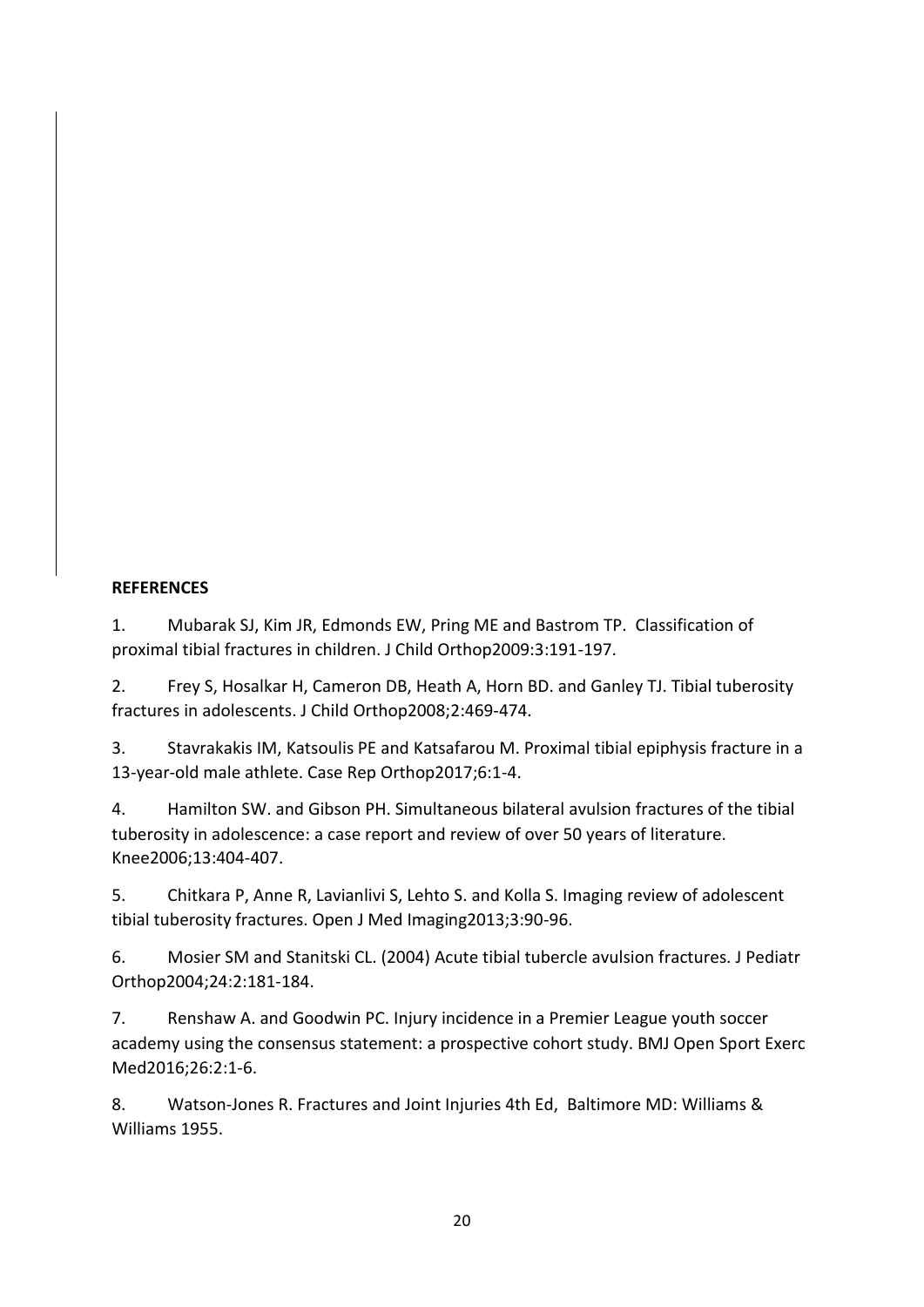9. Gagnier JJ, Kienle G, Altman DG, Moher D, Sox H and Riley D. The CARE Guidelines: consensus-based clinical case reporting guideline development. J Med Case Rep,2013;7:1:223.

10. Smits-Eng B, Klerks M, Kirby A. Beighton Score: A Valid Measure for Generalized Hypermobility in Children. J Pediatr2010;158:1:119-23.

11. Ryu RK and Debenham JO. An unusual avulsion fracture of the proximal tibial epiphysis. Case report and proposed addition to the Watson-Jones classification. Clin Orthop Relat Res1985;194:181-184.

12. Neeter C, Gustavsson A, Thomee A, Augustsson J, Thomee R and Karlsson J. Development of a strength battery for evaluating leg muscle power after anterior cruciate ligament injury and reconstruction. Knee Surg Sport Traumatol Arthrosc2006;14:6:571-580.

13. Reid A, Birmingham TB, Stratford PW, Alcock GK. and Giffin RJ. Hop testing provides a reliable and valid outcome measure during rehabilitation after anterior cruciate ligament reconstruction. Phys Ther2007:87:337-349.

14. Rohman E, Steubs JT and Tompkins M. Changes in involved and uninvolved limb function during rehabilitation during rehabilitation after anterior cruciate ligament reconstruction: implications for limb symmetry index measures. Am J Sport Med2015;43:6:1391-1398.

15. Logerstedt D, Arundale A, Lynch A, Snyder-Mackler L. A conceptual framework for a sports knee injury performance profile (SKIPP) and return to activity criteria (RTAC). Braz J Phys Ther.  http://dx.doi.org/10.1590/bjpt-rbf.2014.0116

16. Behringer M, vom Heede A, Matthews M, and Mester J. Effects of strength training on motor performance skills in children and adolescents: a meta-analysis. Pediatric Exercise Sci2011:23;186-206.

17. Lloyd RS, Faigenbaum AD, Stone MH, Oliver JL, Jeffreys I, Moody JA, Brewer C, Pierce KC, McCambridge TM, Howard R, Herrington L, Hainline B, Micheli LJ, Jaques R, Kraemer WJ, McBride MG, Best TM, Chu DA, Alvar BA, and Myer GD. Position statement on youth resistance training: the 2014 International Consensus. Br J Sports Med2014:48;498-505.

18. Faigenbaum A, and Myer G. Resistance training among young athletes: safety, efficacy and injury prevention effects. Br J Sports Med2009:44;56-63.

19. Lloyd RS, and Oliver JL. The youth physical development model: a new approach to long-term athletic development. Strength Cond J2012:34;3;61-72.

20. Rhea MR, Peterson MD, Lunt KT, and Ayllon FN. The effectiveness of resisted jump training on the VertiMax in high school athletes. J Strength Cond Res2008a:3;731-734.

21. Rhea MR, Peterson MD, Oliverson JR, Ayllon FN, and Potenziano BJ. An examination of training on the VertiMax resisted jumping device for improvements in lower body power in highly trained college athletes. J Strength Cond Res2008b:22;3;735-740.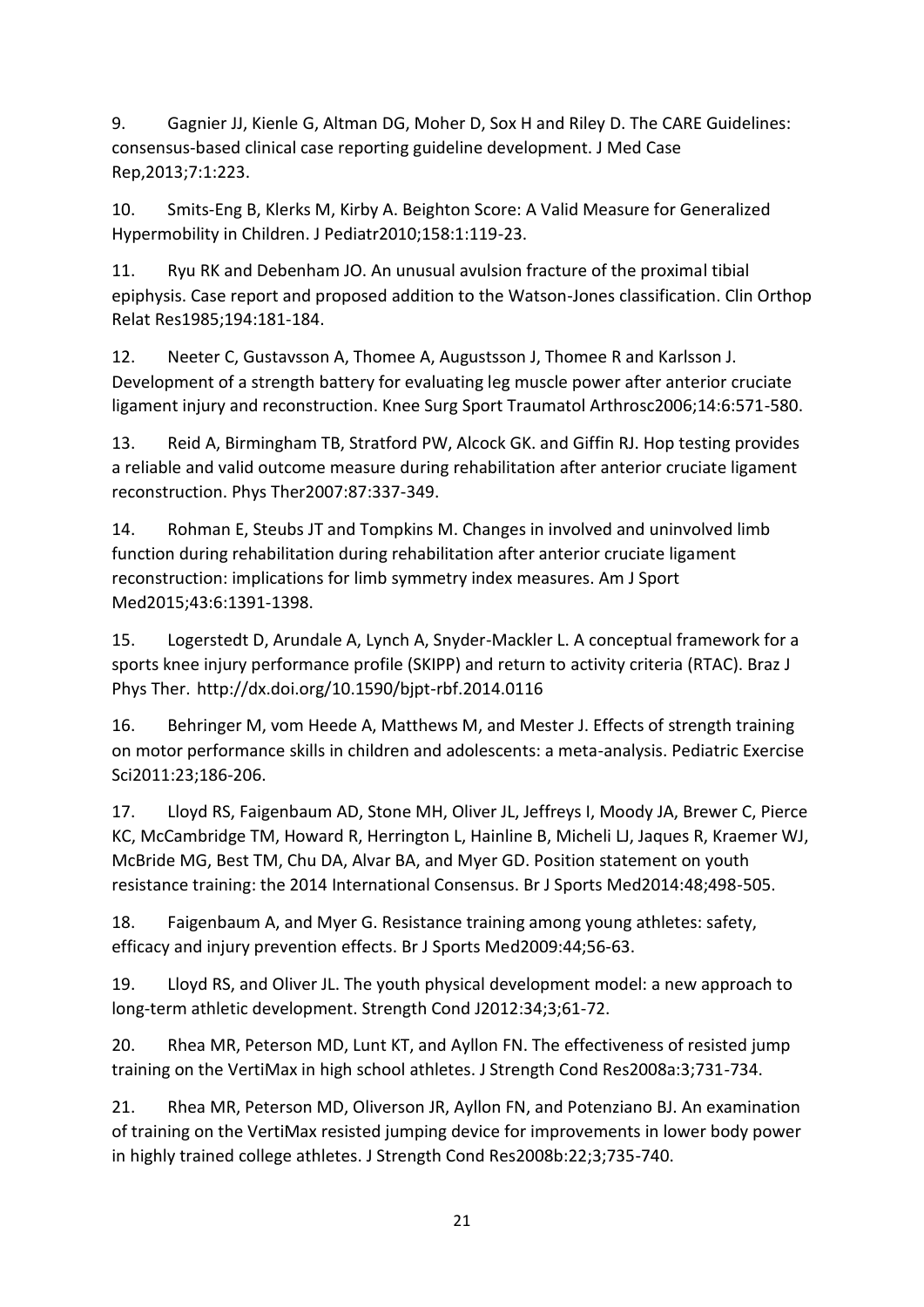22. Yuksel O, Erzeybek MS, Kaya F, and Kirazci S. Investigation of the effect of VertiMax V8 elastic resistance platform and classic strength training on dynamic balance in basketball players. J Educ Learning2019:8;2;188-197.

23. English Premier League, Elite Player Performance Plan (https://www.premierleague.com/youth/elite-performance) (Accessed December 2019).

24. Malina RM, Bouchard C, and Bar-Or O. Growth, maturation, and physical activity. Champaign, IL: Human Kinetics2004.

25. van der Sluis A, Elferink-Gemser MT, Brink MS and Visscher C. Importance of Peak Height Velocity Timing in Terms of Injuries in Talented Soccer Players. Int J Sport Med2015;36:4:327-332.

26. Swain M, Kamper SJ, Maher CG, Broderick C, McKay D, and Henschke N. Relationship between growth, maturation and musculoskeletal conditions in adolescents: A systematic review. Br J Sport Med2018;doi: 10.1136/bjsports-2017-098418

27. Spriestersbach A, Rohrig B, du Prel JP, Gerhold-Ay A. and Blettner M. 'Descriptive Statistics. The specification of statistical measures and their presentation in tables and graphs. Deutsch Arzteblatt Int2009;106:36: 578-583.

28. Kemper GLJ, van der Sluis A, Brink MS, Visscher C, Frencken WGP and Elferink-Gemser MT. Anthropometric injury risk factors in elite-standard youth soccer. Int J Sport Med2015;36:13:1112-1117.

29. Johnson DM, Williams S, Bradley S, Sayer, Murray Fisher J, Cummings S. Growing pains: Maturity associated variation in injury risk in academy football. Eur J Sport Sci2019:doi.org/10.1080/17461391.2019.1633416.

30. Faulkner RA, Davison KS, Bailey DA, Mirwald RL, and Baxter-Jones AD. Size-corrected BMD decreases during peak linear growth: Implications for fracture incidence during adolescence. J Bone Mineral Res2006:21;12;1864–1870. doi: 10.1359/jbmr.060907

31. Blimkie C, Lefevre J, Beunen GP, Renson R, Dequeker J, and Van PD. Fractures, physical activity, and growth velocity in adolescent Belgian boys. Med Sci Sport Exercise1993:25;7;801–808.

32. Pacey V, Nicholson LL, Adams RD, Munn J, and Munns CF. Generalized joint hypermobility and risk of lower limb joint injury during sport: a systematic review with meta-analysis. Am J of Sp Med2010:38;7;1487-1497.

33. Konopinski MD, Jones GJ, and Johnson MI. The effect of hypermobility on the incidence of injuries in elite-level professional soccer players: a cohort study. Am J Sp Med2012:40;4;763-769.

34. Collinge R, and Simmonds JV. Hypermobility, injury rate and rehabilitation in a professional football squad – a preliminary study. Phys Ther Sport2009:10;3;91-96.